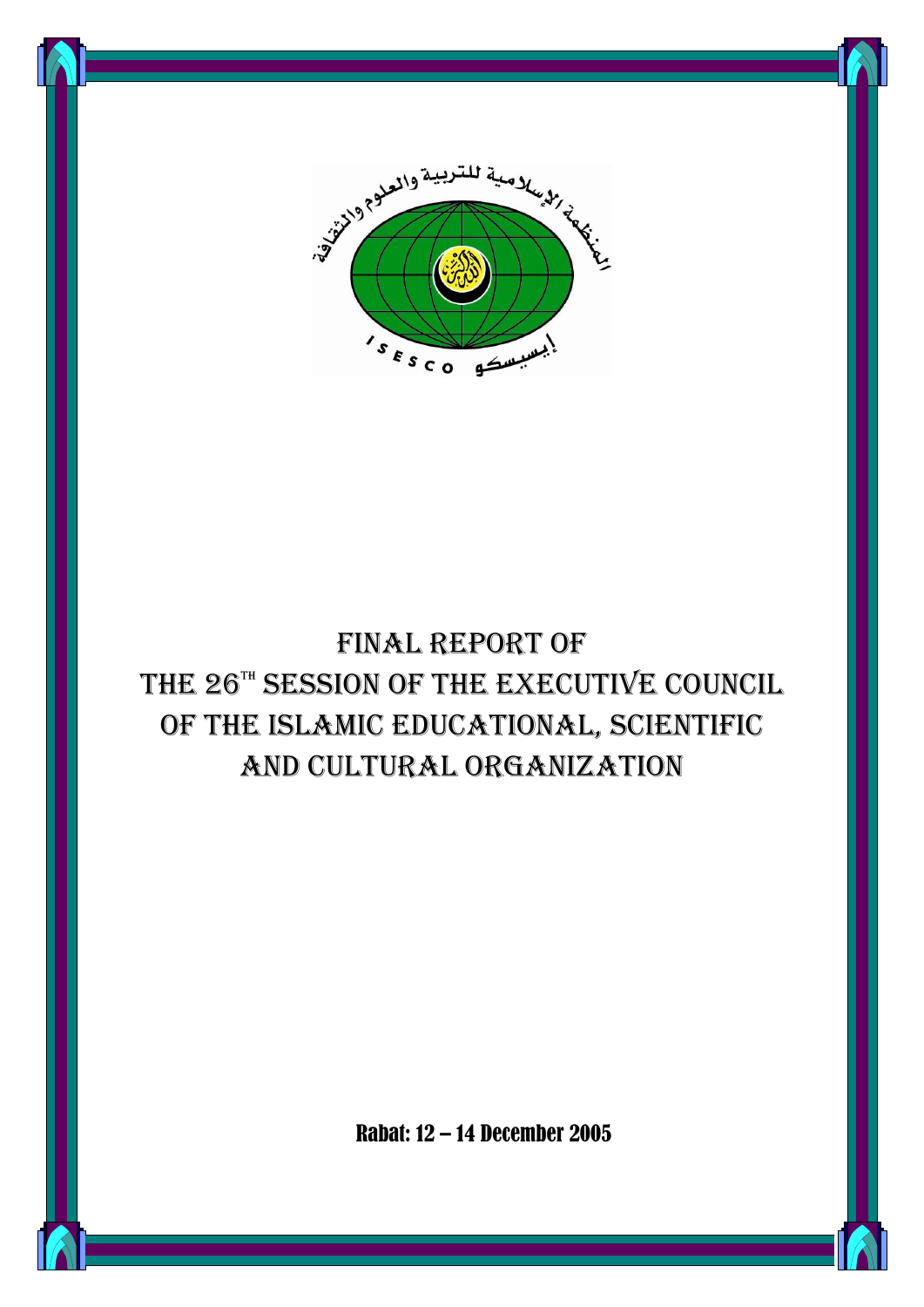بسنة الله الزحمرا الرحيتيم

#### Final Report

The Executive Council of the Islamic Educational, Scientific and Cultural Organization -ISESCO- convened, with the Grace of Allah, its  $26<sup>th</sup>$  Session in Rabat, capital-city of the Kingdom of Morocco, between 10 and 12 Zhul Qida 1426 A.H./12- 14 December 2005. The proceedings of this Session were attended by the honourable members of the Executive Council and their accompanying assistants, except for representatives of the Republic of Tajikistan, the Republic of Kyrgyzstan, the Republic of Lebanon, the Republic of Suriname and the Federal Republic of Nigeria (*Annex 1: List of Executive Council members or their attending substitutes*).

- **1.** The opening session was held in the presence of His Excellency Dr. Habib El Malki, Minister of National Education, Higher Education, Executive Staff Training and Scientific Research and President of the Moroccan National Commission for Education, Culture and Science; H.E. Eng. Mahmoud Farshidi, Minister of Education in the Islamic Republic of Iran and President of the Eighth General Conference of the Islamic Educational, Scientific and Cultural Organization -ISESCO-; H.E. Dr. Mabrouk Ali Ghaid, Secretary General of the Libyan National Commission for Education, Culture and Science and Chairman of the Executive Council of ISESCO; H.E. Dr. Abdulaziz Othman Altwaijri, Director General of the Islamic Educational, Scientific and Cultural Organization -ISESCO-; the Secretaries General of National Commissions and the officials in charge of the competent authorities in Member States; their Excellencies the Ambassadors of Member States accredited to the Kingdom of Morocco, the seat country, and a number of representatives of international and regional organizations as well as a host of intellectuals and personalities from the fields of culture and media.
- **2.** The session was opened by a recitation of Verses from the Holy Quran. Then, H.E. Dr. Habib El Malki, Minister of National Education, Higher Education, Executive Staff Training and Scientific Research and President of the Moroccan National Commission for Education, Culture and Science, held the floor and welcomed the members of the Executive Council, hailing their efforts towards putting ideas into action and implementing scientific meaningful projects in line with the founding principles of the Islamic Organization. He also appreciated the earnest endeavour of the General Directorate of the Islamic Organization to implement the different resolutions and recommendations of its General Conferences as well as the specialized conferences it has held. H.E. the Minister stated that such an endeavour establishes the credibility of the Islamic Organization and grants it more vitality, high standing and radiance, as justified by the content and quality of the reports presented to the  $26<sup>th</sup>$  session of the Executive Council. In fact, these reports illustrate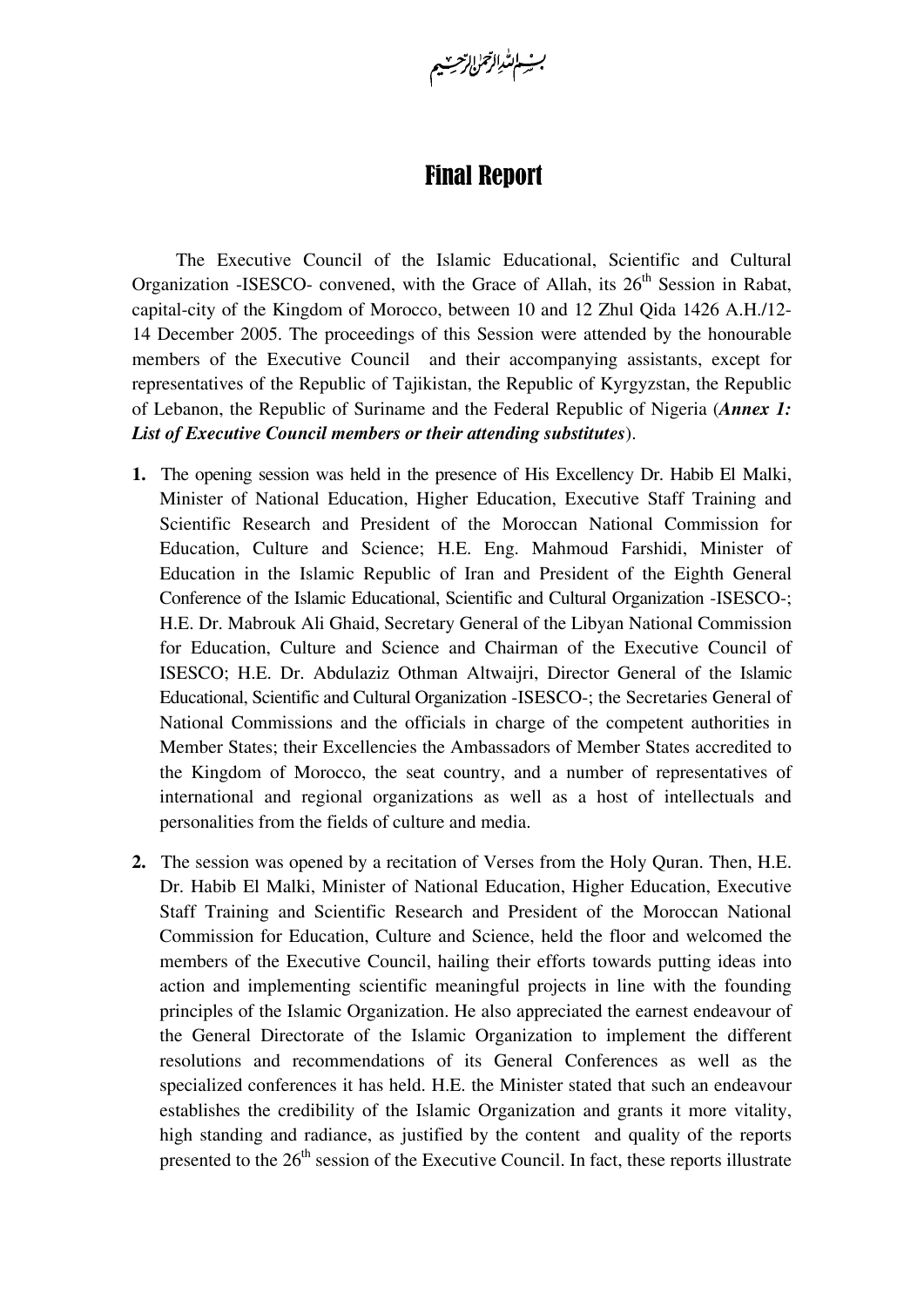the scope of efforts and earnest action of the Organization and its engagement with the fields of education, scientific knowledge, cultural and communicative practice and outreach both in its Islamic surroundings and at the international and universal levels. He also considered that the Islamic Organization, like the other Arab and Islamic organizations, is invited to respond constantly to the needs of coming generations and come up to the expectations for the promotion of the society of knowledge, science and technology that rests on the noble human values. These values are those of equity, justice and quality of opportunities in education, knowledge and participation in all development-related fields. H.E. the Minister underlined that these expectations are entirely consistent with the founding principles and Charter of this leading and credible Organization, as well as its ongoing and prospective achievements, thanks to the willingness of its Director General and the competence of its staff in addition to the diversity of the contents of its programmes as well as the policy of coordination, dialogue and consultancy with regional and international organizations and bodies.

At the end of his address, H.E. the Minister congratulated the Director General of the Islamic Organization for the honour conferred on him by the Euro-Mediterranean Forum which granted him the Prize of Crans Montana, in appreciation of his role in promoting dialogue among cultures and civilizations.

**3.** Then, H.E. Eng. Mahmoud Farshidi, Minister of Education in the Islamic Republic of Iran and President of the Eighth General Conference of the Islamic Organization, held the floor and welcomed, at the outset of his address, the members of the Executive Council, wishing them success in debating and examining the agenda for the  $26<sup>th</sup>$  Session. He also expressed his appreciation and admiration for the outstanding achievements of the Organization in the fields of education, science, culture and communication, hailing the wise leadership of H.E. Dr. Abdulaziz Othman Altwaijri at the head of the Organization. Moreover, H.E. the Minister highlighted in his address that the aggressive campaign waged by the West against Islam and Muslims aims at distorting the cultural identity, values and traditions of the Ummah and the Islamic civilization at large. In this regard, he called for the protection and preservation of identity, through the implementation of educational, cultural, scientific and media-related programmes and activities to fend off this biased smear campaign and fortify the edifice and identity of the Ummah. Reviewing the crises faced by the Islamic world, he focused on scientific progress and technological development as a requisite for resurgence and prosperity.

At the end of his address, H.E. the Minister reaffirmed the readiness of the Islamic Republic of Iran to put its expertise in the fields of education, science and culture at the disposal of all Member States.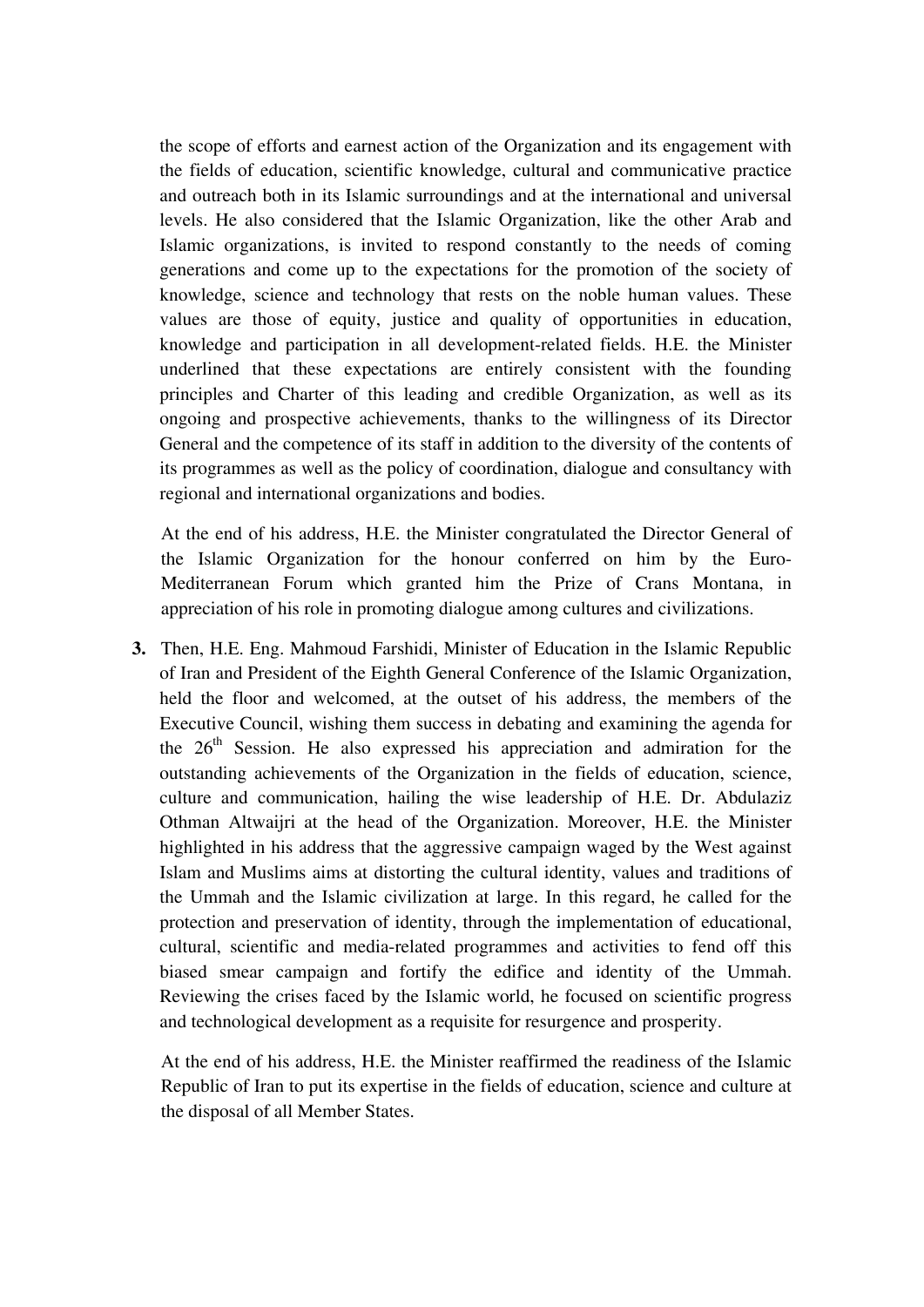**4.** His Excellency Dr. Mabrouk Ali Ghaid, the Chairman of the Islamic Educational, Scientific and Cultural Organization's Executive Council, delivered an address wherein he welcomed the Council members, wishing them success in their proceedings aimed at enhancing the Islamic Organization's action and allowing the Ummah to restore its status among nations. He also commended ISESCO's efforts in laying the foundations for a unified action in scientific, educational and cultural fields among Islamic countries. Moreover, he hailed the distinguished role played by H.E. Dr. Abdulaziz Othman Altwaijri, the Islamic Organization's Director General. In addition, he underscored the intellectual, political, economic and social challenges facing the Member States. This requires responding to them via a meticulous and objective reading of the living reality, the ultimate aim being to save the Ummah and restore its leading civilizational position in the world. He also called for pursuing efforts in order to meet the increasing demands of Member States, which fall within the Organization's fields of competence, and come up to their aspirations for progress and development.

At the conclusion of his address, the Chairman of the Executive Council called upon the Council members to earnestly study and follow up the Organization's programmes and projects, and to put forward proposals with a view to developing and improving its performance.

**5.** The floor was then held by H.E. Dr. Abdulaziz Othman Altwaijri, the Islamic Organization's Director General, who expressed his heartfelt thanks and deep gratitude to their Majesties, Highnesses and Excellencies Heads of Member States for the trust they invest in the Islamic Organization and for the support their governments extend to ISESCO, in particular His Majesty King Mohammed VI, the Sovereign of the Kingdom of Morocco, the seat country, who has been manifesting his unflagging solicitude and support for the Islamic Organization.

The Director General also stated that the Islamic Organization has proceeded during the current year to preparing the draft of the forthcoming three- year Action Plan for the years 2007-2009. For this, it has taken into consideration future prospects and the current developments taking place at the international arena as well as the contents of the Medium-Term Plan for the years 2001-2009. This draft will be submitted to the Council during this Session to debate it, review it and deepen its content prior to its adoption and submission, for approval, to the Ninth General Conference of ISESCO, which will be held in December 2006.

Moreover, the Director General underscored that the rate of the programmes and activities implemented by ISESCO under the running year confirms the Organization's efficient action which is significantly increasing. In this regard, its specialized directorates and departments have implemented 415 activities out of a total of 500 scheduled for this year, thus accounting for 83%. It is, indeed, an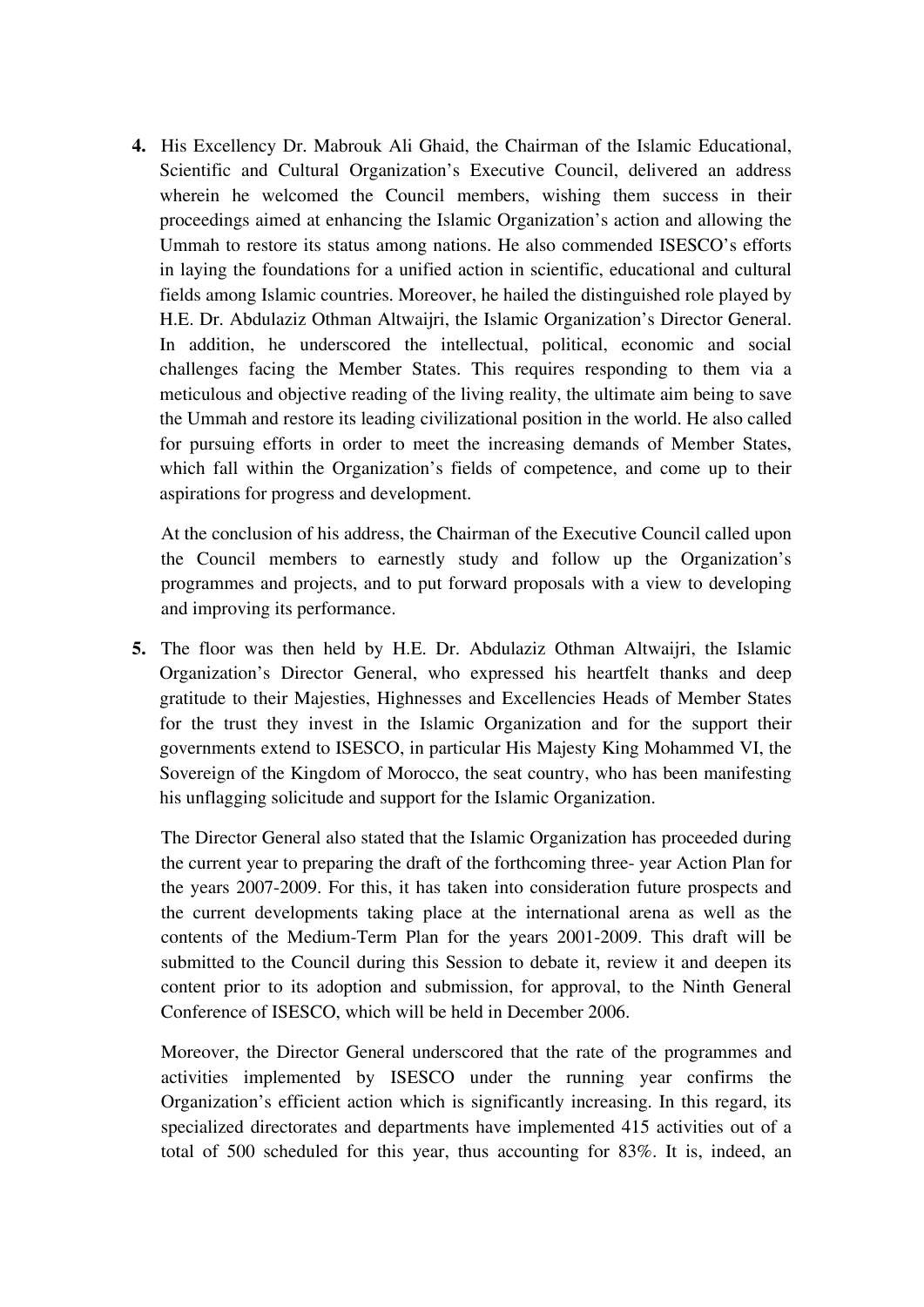outstanding achievement compared to the second year of the previous three-year Action Plan (2001-2003).

In addition, the Director General noted that ISESCO efforts have been focused, in a balanced way, on the top priority issues and topics pertaining to education, science and culture such as strengthening the efficiency of original education, promoting literacy programmes, disseminating the principles of human rights, justice and peace, shoring up Member States' action in building biotechnological capacities disseminating scientific and electronic education, fostering culture for all to establish the knowledge-based society, furthering dialogue as well as mutual entente, understanding and coexistence among cultures, civilizations and religions. Furthermore, he stated that as a result of the expanding volume of the Organization's action, ISESCO has managed to open up further onto international organizations and to discuss the issues of concern to the international community with a view to carrying the voice of the Member States to international forums and highlighting their positions on contemporary issues and challenges.

At the conclusion of his address, the Director General pointed out that the present critical situation which the Islamic world is going through requires combining efforts in joint Islamic action and heading towards a corporate planning aimed more at meeting present and future needs than at addressing circumstantial matters in order to renovate the civilizational edifice of the Islamic world.

- **6.** At the end of the opening session, Mr. Mohammed bin Jumaa bin Hindi, Deputy Secretary for Administrative and Financial Affairs at the Ministry of Education and Youth in the State of United Arab Emirates, received from the Organization's Director General ISESCO's Literacy Prize for local community associations in Member States for the year 2005. This prize was awarded to the Association of *Nahdat al-Maraa Dabianiya* in the State of United Arab Emirates as a token of consideration from ISESCO for the outstanding efforts deployed by this association in the field of literacy. Mr. bin Hindi announced that the Association would offer the prize money to one of the Member States' organizations operating in this field.
- **7.** The members of the Organization's Executive Council, the Secretaries General of the National Commissions, the officials in charge of the competent authorities in Member States and Member States' Ambassadors accredited to the Kingdom of Morocco paid a visit then to the new headquarters of the Islamic Organization.
- **8.** At the beginning of the first working session, the Chairman of the Executive Council welcomed the new members representing the Islamic Republic of Iran, People's Republic of Bangladesh, Malaysia, the Kingdom of Morocco, the Islamic Republic of Mauritania and the Republic of Niger. Likewise, the Director General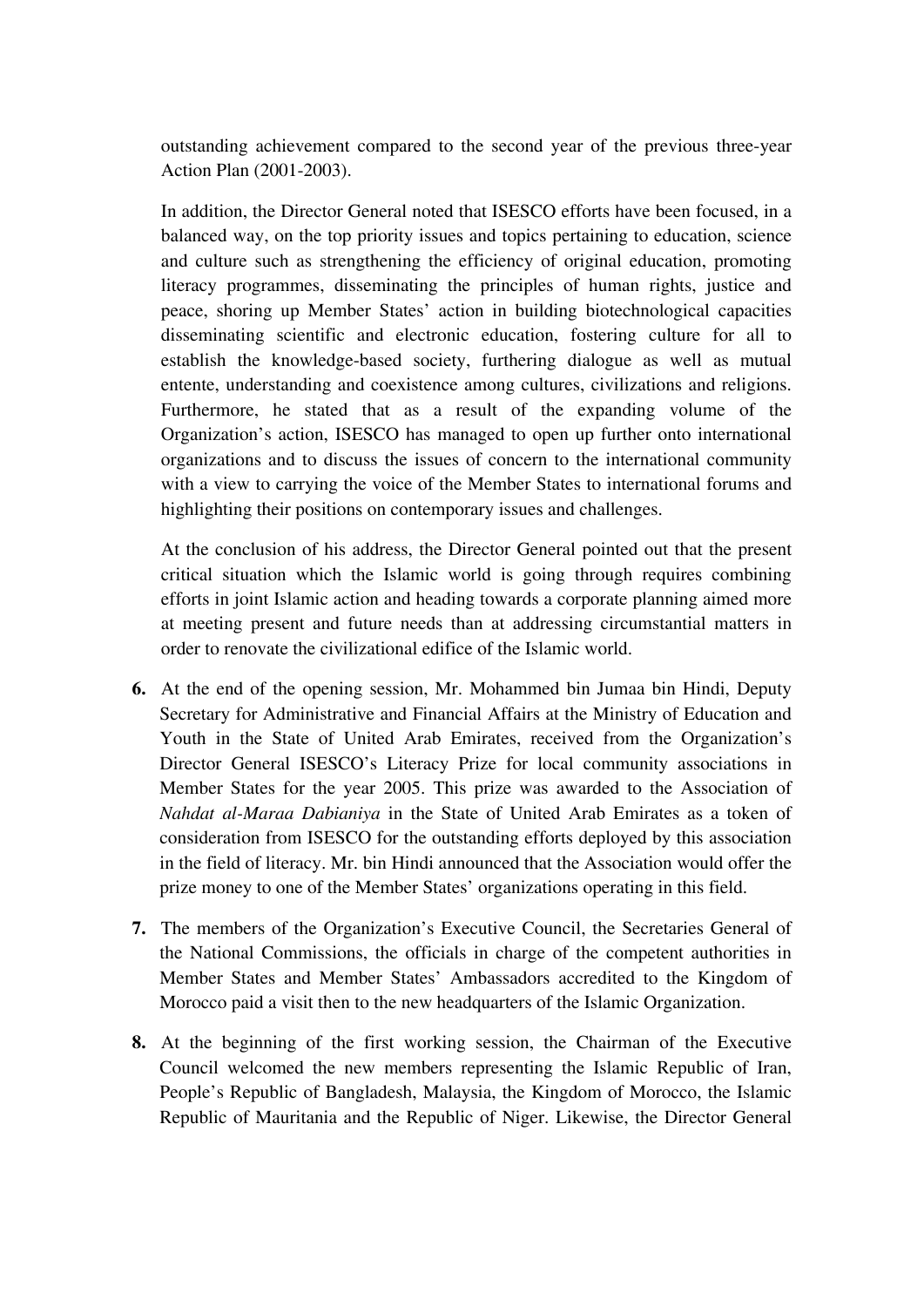congratulated Dr. Mabrouk Ali Ghaid on his appointment as a new member of the Executive Council and his accession to the chairmanship of the Council.

Afterwards, the Chairman of the Executive Council presented the draft agenda and draft programme of the  $26<sup>th</sup>$  Session of the Executive Council. After discussing them, the Council adopted the said agenda and programme as appended to the present report (*Annexes 2 and 3*).

**9.** The Director General delivered **his Report on the Activities of the Organization between the 25th and 26th Sessions of the Executive Council**. At the beginning of his presentation, he pointed out to the methodology followed by the General Directorate in presenting data about the quantitative and qualitative implementation of the activities of the Organization, in accordance with the recommendations of the Executive Council in this regard. ISESCO Director General further explained that the number of activities scheduled by ISESCO, under the current year, was set at 500 activities of which 415 (accounting for 83% of the overall number) have been implemented. They were broken down as follows: 119 activities implemented in the area of education; 122 activities in the field of science; 104 activities in the field of culture and communication; as well as 37 activities designed for external relations and cooperation; 7 activities towards information and documentation; 22 activities in planning, studies and evaluation; and 4 activities directed towards the press. It is indeed an outstanding achievement as compared to the second year of the three-year Action Plan (2001-2003) of which the number of programmes that were conducted did not exceed 367.

Under these programmes, ISESCO has conducted 139 national and regional training sessions and workshops, benefiting 2271 teachers, trainers, experts, and educational and administrative officials from the Member States and among Muslims in non-Member States. Besides, the Organization assigned 35 teachers to teach Arabic language and Islamic education in the universities and educational institutions in Africa, Asia and Latin America. ISESCO's training activities also benefited 500 secondary education graduate teachers at ISESCO's Educational Centre in the Republic of Chad. And as part of its activities aimed at promoting high-quality scientific research in the Member States, the Organization implemented 16 activities within the framework of ISESCO Centre for Promotion of Scientific Research (ICPSR). Being aware of the considerable impact of environment, health and population factors on sustainable development, the Islamic Organization organized and participated in the organization of 34 activities aimed at addressing environment, health and population issues from an Islamic perspective. And infused with the belief that the children of the Islamic world constitute the creative energy in the future, the Islamic Organization held "*The First Islamic Ministerial Conference on the Child*", which issued a groundwork document for joint Islamic action in this area, under the title: "*Rabat Declaration on Child Issues in the*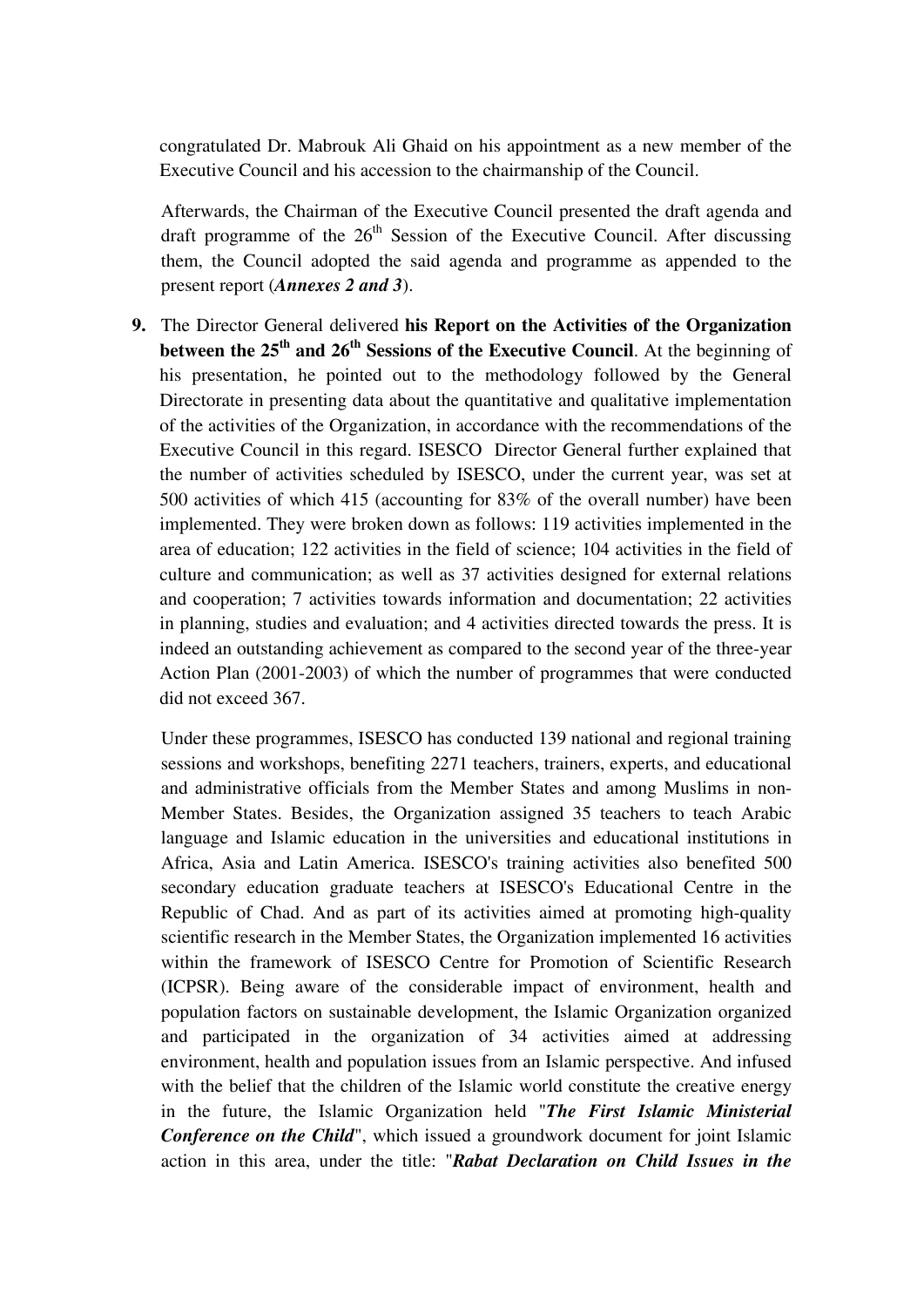*Member States of the Organization of the Islamic Conference*". The Islamic Organization further held meetings of the heads of Islamic associations and cultural centres in Europe, Asia and Latin America, as part of implementation of the Strategy for Islamic Cultural Action in the West. In the same vein, the number of activities designed for Muslim minorities and Muslims in the West reached 27. And in the furtherance of the resolutions as well as decisions and recommendations of the General Conference and the Executive Council on pooling efforts together to support educational, scientific and cultural institutions damaged by wars in the Member States, the Islamic Organization dedicated a number of its programmes to these institutions in Palestine, Iraq, Afghanistan and Somalia. The number of activities conducted in this area reached 34.

The Director General also mentioned that ISESCO concluded, in line with the Islamic teachings on cooperative action and conjoint efforts, as well as in consideration of the high status it has reached among the other international organizations, 9 new cooperation agreements, thus scaling the number of agreements with regional and international organizations and bodies up to 142. And as part of its efforts aimed at energizing action of ISESCO Regional Office in Sharjah and its Regional Office in Tehran, the General Directorate involved them in the implementation of the activities programmed for 2005. These activities, which were generally encouraging, came as follows: 20 activities implemented by ISESCO's Regional Office in Sharjah, and 30 other activities carried out by that of Tehran.

At the end of his presentation, the Director General apprised the Executive Council of the Islamic Organization's participation in the proceedings of the Third Extraordinary Session of the Islamic Summit Conference (Makkah Al-Mukarramah, 7-8 December 2005), and of his meetings with a number of the Islamic world leaders participating in the Summit, who conveyed to him their satisfaction and appreciation for the outstanding role played by ISESCO with a view to developing Islamic joint action, particularly in the fields of education, science, culture and communication in Member States. They also emphasized their confidence in the ability of ISESCO to follow up and implement the projects and activities that come within its competence as a part of "the draft Ten-Year Action Programme to Face the Challenges of the Islamic Ummah in the  $21<sup>st</sup>$  Century" which was adopted by this Summit.

**10.** Before starting discussions on the **Report of the Director General on the Organization's Activities between the 25th and 26th Executive Council Sessions**, the Executive Council members asked God to have mercy upon the late Jehad Ismael Qarasholi, the representative of the State of Palestine in the Executive Council.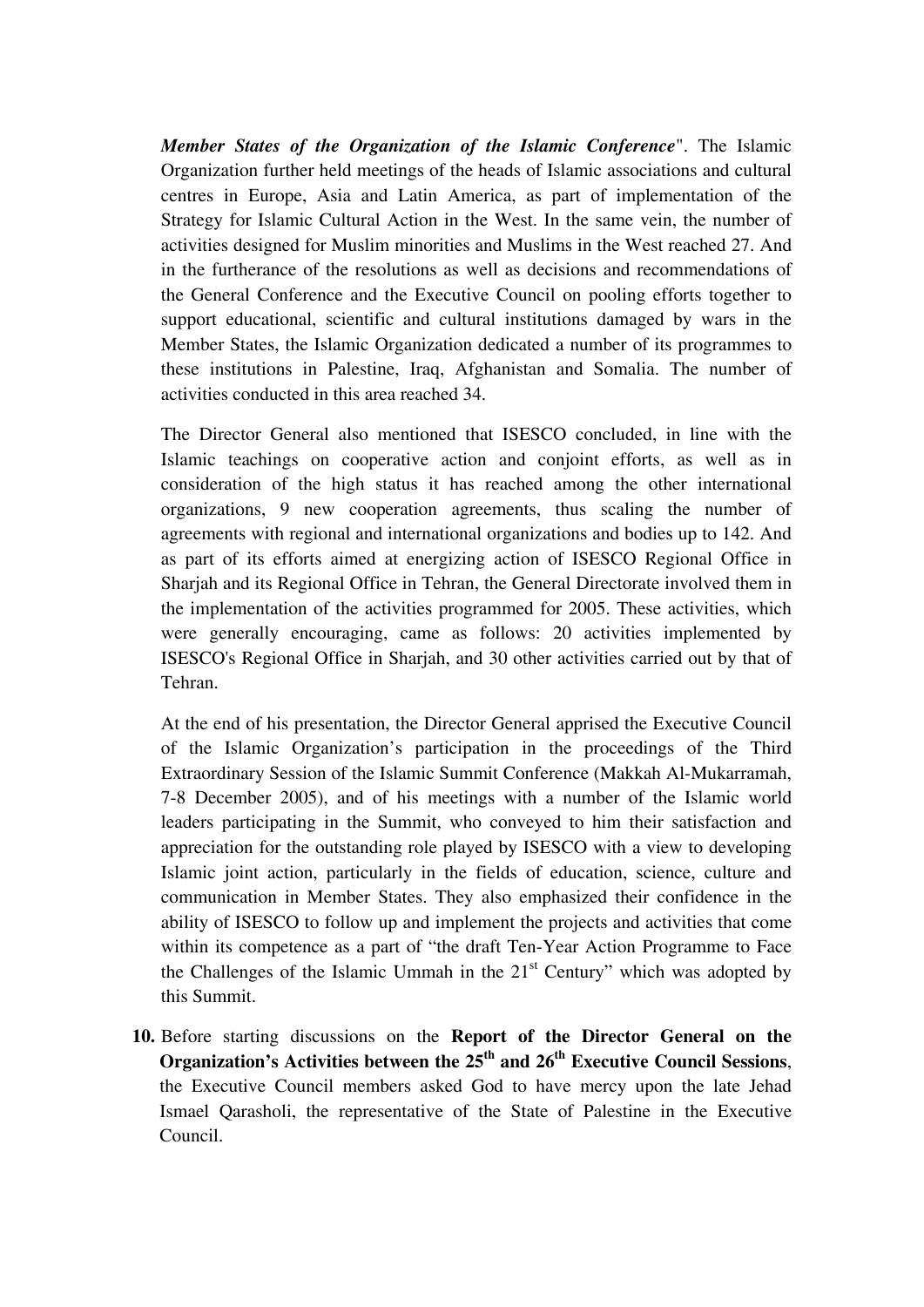- **11.** During the deliberations and discussions, the Executive Council Members' observations centred on the following points:
	- To gear further programmes and activities toward promoting the culture of tolerance and acceptance of the other, conducive to attaining the objectives of the Message of Amman on tolerance and moderation in Islam, and the Makkah Declaration which has been issued by the  $3<sup>rd</sup>$  Extraordinary Session of the Islamic Summit Conference;
	- To dedicate more training programmes and activities for trainers in the fields of competence of the Organization for the benefit of Member States;
	- To convene a regional conference on the challenges posed to Muslims in Africa, and to highlight the importance of cultural diversity in the continent, with a view to strengthening the culture of justice and peace;
	- To invite the Director General to go on-site visits to a number of African Member States in order to take stock of the state of affairs of their educational, scientific and cultural institutions;
	- To call for promoting Islamic solidarity with the countries struck by extremism and natural catastrophes, through gearing special programmes and activities that fall within the scope of competence of the Organization;
	- To direct more activities towards addressing environmental issues and managing natural resources;
	- To further strengthen capacities of National Commissions in the Member States, assist non-Arabic speaking Member States in training Arabic language teachers, and dedicate more activities relative to the use of technology in educational fields;
	- To gear the activities of the Organization towards better serving and meeting the needs and priorities of the Member States;
	- To prepare a methodical guide for integrating the scientific values of Islam into curricula;
	- To call upon the Islamic Organization to publish the research works the Director General contributes with to international symposiums, distribute them, in the three languages, among Member States' specialized institutions and put them on the Internet to disseminate benefit;
	- To provide Member States with books on Islam authored by unbiased non-Muslim intellectuals;
	- To work towards assessing the extent to which the Islamic Organization's grants have availed the Member States.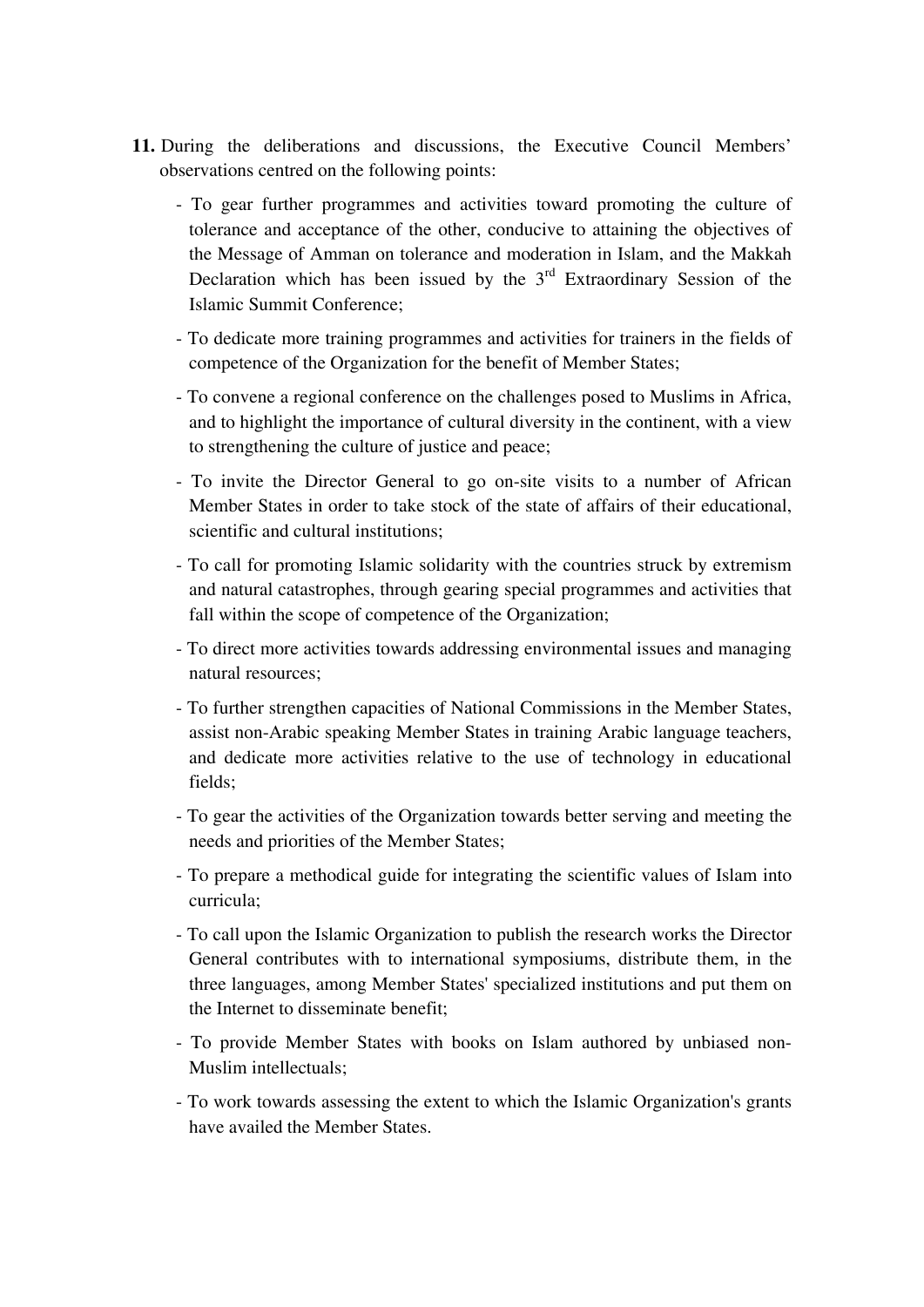**12.** The members of the Council expressed their utmost thanks and appreciation to the Director General and his assistants for their outstanding efforts in the implementation of programmes and activities. They lauded the steady endeavours deployed by the Director General in the international gatherings to redress the offensive stereotypical image of Islam in the West and broaden the areas of cooperation with international and regional organizations as well as with Arab and Islamic institutions as part of the execution of programmes and rationalizing expenditure thereon, taking into consideration the fulfilment of the needs of Member States and Muslim communities. In this respect, the representative of Bosnia-Herzegovina affirmed that the administrative and procedural obstacles which proved a hindrance to the implementation by the Organization of the activities geared to Bosnia-Herzegovina for 2005, have been removed.

It also noted with satisfaction the prompt reaction of the Director General to the events and changes concerning the Islamic world and his proven ability to take the appropriate decisions regarding them. The Council highly appreciated the outstanding contribution of the Director General to the third Extraordinary Summit of the Organization of the Islamic Conference, and expressed its pride in the trust put by the leaders of the Islamic world in ISESCO, by entrusting it with the followup of the implementation of activities and programmes that fall within the scope of its competence under the "Draft ten-year Action Plan Programme to Face the Challenges of the Islamic Ummah in the 21<sup>st</sup> Century", adopted by the Summit. The Council also reiterated the commitment of the Member States to supporting the Action Plan with a view to carrying out these missions. The Council approved then the Report of the Director General on the Activities of the Organization between the 25th and 26th Sessions of the Executive Council, taking account of the observations and proposals of the Council members. It recommended to the Ninth General Conference of ISESCO to adopt this report.

**13.** After that, the Director General presented **the Financial Report and Closing Accounts of the Financial Year 2004**, which are the accounts of the first financial year of the three-year Action Plan 2004-2006. He said that ISESCO's contributions received during the year 2004 totalled **US\$ 6,253,746**, of which **US\$ 5,474,126** represent the contributions paid for the year 2004. The overall amount of these contributions constitutes 40% of the total annual budget, estimated at **US\$ 13,700,151**. This rate is moderate in view of the volume of programmes and activities that are scheduled in the Organization's three-year Action Plan and that require execution, whereas the off-budget financial resources do not exceed **US\$ 859.125**.

Regarding the actual expenditure on programmes and activities in the year 2004, the Director General reported that the expenses incurred by the Organization in 2004 totalled **US \$ 7,498,745**, of which 14% were spent on the General Policy, 70% on programmes and support activities and 16% on joint expenditures.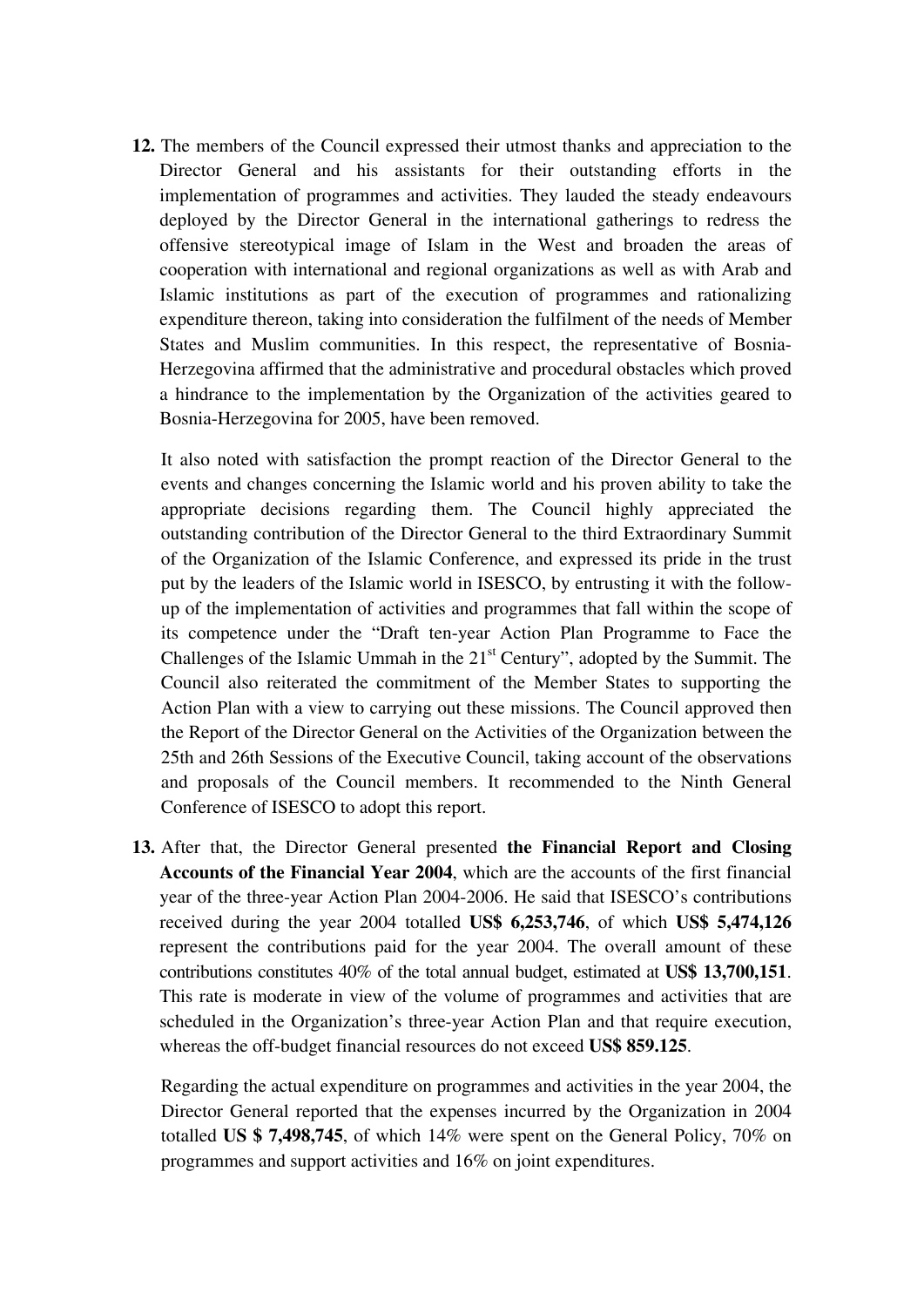The Financial Report of the Director General and Closing Accounts of the Financial Year 2004 included also the balance sheet and operating account, until 31 December 2004, of both the End-of-Service Allowance Fund and the Medical Insurance Fund for ISESCO Staff.

**14.** The representative of the audit company presented the Audit Company Report on ISESCO's Financial Year 2004. He commended the accuracy of the accounting system of the Organization and the soundness of the Organization's accounts.

The report showed also that the operating account is fully consistent with the books of the Organization and that there is no breach of the regulations that govern the operations of the Organization.

- **15.** Then, the Chairman of the Financial Control Committee delivered the report of the Committee for the financial year 2004. He said that the Committee examined the Financial Report of the Director General and Closing Accounts of the Financial Year 2004 which gives thorough and clear image on the financial and administrative operations of the Organization as well as on its smooth administrative and financial running. He commended the increase in the qualitative programmes and projects carried out by ISESCO this year. He thanked the Member States which have paid their contributions to the Organization's budget for the year 2004, and urged Member States that have not settled their contributions to benefit from the exemptions offered and pay up their contributions and arrears. The Chairman of the Financial Control Committee expressed the appreciation of the Committee for the administrative and financial measures relative to the construction of the permanent headquarters of the Organization. He added that the Committee was satisfied also with the method of keeping the accounts pertaining to the programmes of cooperation with regional and international organizations.
- **16.** During the deliberations, the Council members expressed their satisfaction with the allocation of a high rate of the Organization's budget to the implementation of programmes and activities, which reached 70% of the overall budget. They thanked the personalities and parties that made donations to support the Organization, and hailed the efforts of the Director General to rationalize expenditure and adhere to the recommendations of the Financial Control Committee and the Audit Company. After deliberations, the Council adopted the Financial Report of the Director General and Closing Accounts of the Financial Year 2004 from  $1<sup>st</sup>$  January to  $31<sup>st</sup>$ December 2004, the Report of the Audit Company and the Report of the Financial Control Committee for the Financial Year 2004. It agreed to submit these reports to the forthcoming General Conference and recommended to it to adopt it.
- **17.** Then, the Director General gave his **Report on Member States' Contributions to the Organization's Budget and on Redressing the Financial Situation of the**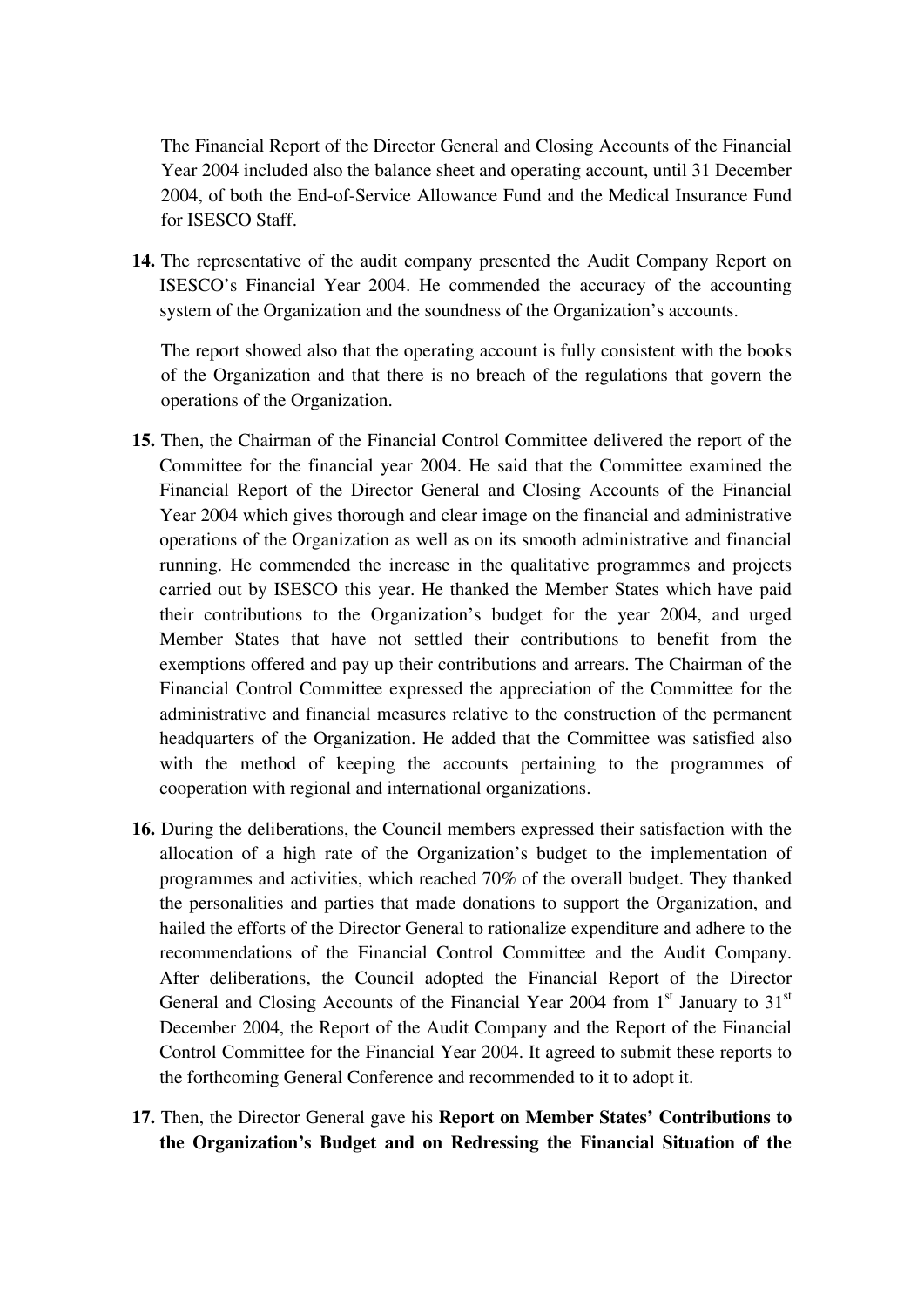**Organization**. This report is composed of three chapters, the first and second of which describe the situation of Member States' contributions and arrears both in the financial year 2004 and throughout the previous years. On the other hand, the third chapter deals with the interest that the Executive Council has been taking, at its successive Sessions, in this issue and its efforts to solve the question of arrears. The report points also to the efforts exerted by the Director General to urge a number of Member States to settle their arrears as part of benefiting from the Resolution of the 8<sup>th</sup> General Conference on the exemption from payment of arrears.

**18.** The Director General presented later his **report on the implementation of the Decision of the Executive Council and the Resolution of the General Conference with respect to the exemption of Member States from their financial arrears**. The report contains the situation of Member States' arrears in the years 2004 and 2005, and reviews the efforts deployed by the Director General to prompt Member States to pay their contributions and settle their arrears to benefit from the opportunity offered to them by the Resolution of the  $8<sup>th</sup>$  General Conference n° C.G. 8/2003/3.2. The report includes also details about the contributions and arrears of Member States for the years 2004 and 2005.

The Director General said that the contributions received during the years 2004 and 2005 from the Member States that benefited from the said Resolution totalled **US\$ 10.559.529**. As for the exempted financial arrears, they reached until November 2005 **US\$ 11.580.568**. He presented a list of states fully exempted until 2002 and a list of states exempted from the payment of 50% of their arrears until 2002.

- **19.** After deliberations, the Council decided to approve the Report of the Director General on Member States' Contributions to the Organization's Budget and on Redressing the Financial Situation of the Organization and his Report on the implementation of the Decision of the Executive Council and the Resolution of the General Conference with regard to the exemption of Member States from paying their financial arrears. The Council extended its thanks and appreciation to the Director General for his efforts to intensify contact with Member States to procure maximum contributions. It also called upon him to pursue coordination and consultation with Member States that have arrears, through the National Commissions and the members of the General Conference and the Executive Council, with the aim of recovering these arrears. The Council agreed to submit the said reports to the upcoming General Conference along with a recommendation to adopt them.
- **20.** The Director General presented his Report on the Project of Construction of ISESCO's Permanent Headquarters for the period between the  $25<sup>th</sup>$  and  $26<sup>th</sup>$ Sessions of the Executive Council. He stated that the remainder of works pertaining to the equipment of the Conference Hall, decoration and audio-visual fittings are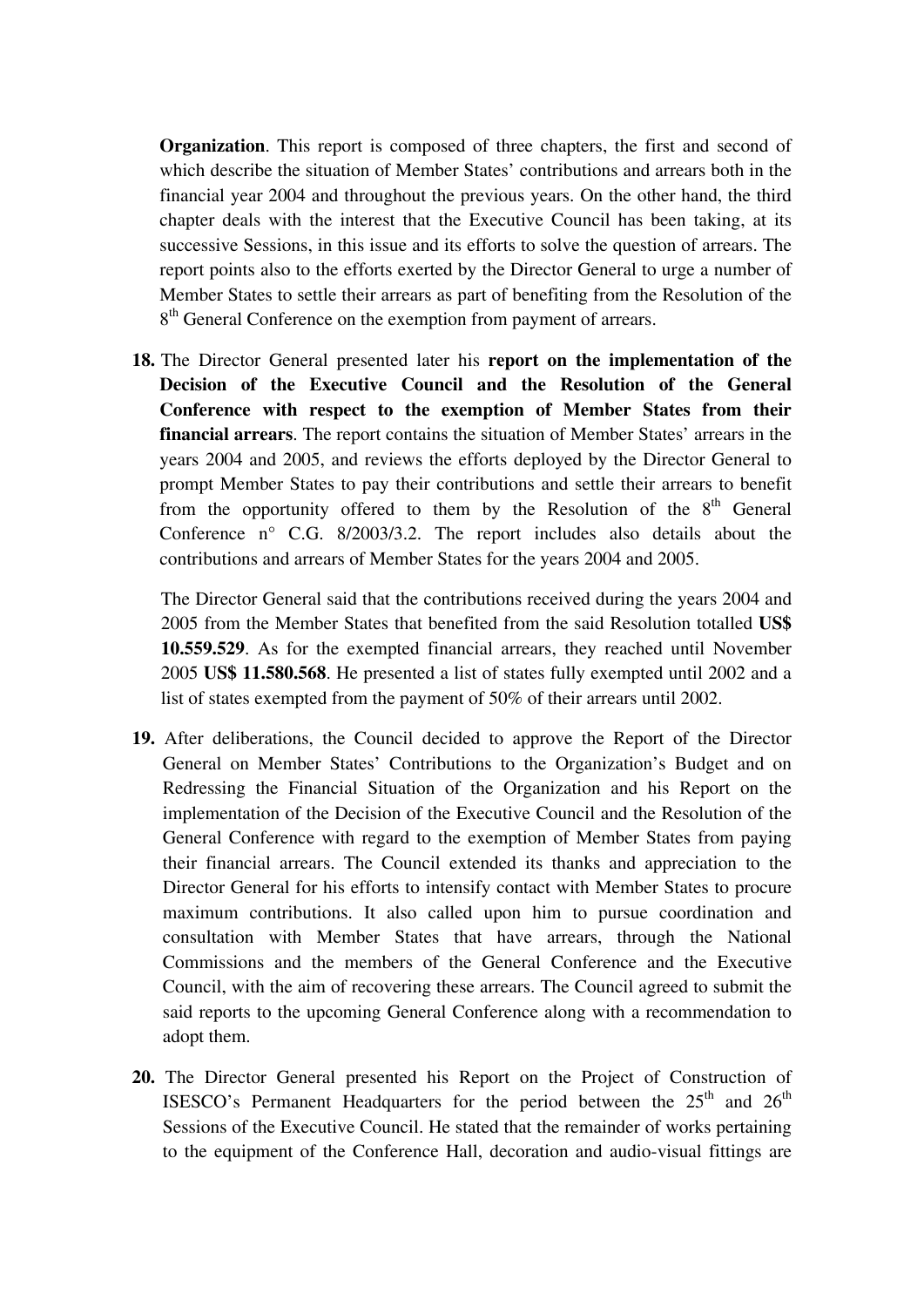ongoing. He also pointed out that all necessary contracts have been concluded with the executing firms at adequate rates.

As for the estimated financial cost of this project which amounts to **US\$ 6,000,000**, the Director General's efforts allowed to collect **US\$ 3,020,000** as donations by prominent Muslim personalities. In addition, he stated that he would pursue his efforts and endeavours to secure supplementary donations, calling upon the members of the Executive Council to give their care for this project and support its completion.

- **21.** During deliberations, the Council proposed to consecrate a place inside the new permanent headquarters of the Organization for the staging of periodic exhibitions of some models of the hallmarks of heritage and culture in the Member States, to dedicate an appropriate space for the commemoration of the achievement of this pioneering project under the term of office of Dr. Abdulaziz Othman Altwaijri as Director General of the Organization, and to invite the competent authorities in the Kingdom of Morocco to issue a special postage stamp commemorative of the construction of this civilizational edifice. The Council reiterated its thanks and gratitude to the prominent personalities who have made donations towards the building of the permanent headquarters of the Organization, to the Government of the Kingdom of Morocco for the facilitations offered in the implementation of this project, and to the Director General and his assistants for their strenuous efforts, earnest action and constant follow-up of the high-quality implementation of the project with rationalized expenditure. The Council approved the Report of the Director General on the Project of Construction of ISESCO's Permanent Headquarters, and agreed to put this item on the agenda of the  $27<sup>th</sup>$  Session of the Council, and to refer the subject to the upcoming General Conference to examine it and take the appropriate resolution thereon.
- **22.** The Director General gave a presentation on the Draft Action Plan and Budget for the years 2007-2009, wherein he pointed out that this draft seeks to ensure continuity, consistency and complementarity between the two previous Action Plans and the current Action Plan, while defining priorities and developing contents and implementation mechanisms. He also underlined that the General Directorate of the Organization relied, in the orientations of this draft, on the observations and guidelines of the General Conference and the Executive Council, the outcome of the reports of the Director General on the evaluation of the Organization's action, the proposals and views of the National Commissions on the implemented activities, the needs expressed by Member States and commitments contained in cooperation agreements as well as the resolutions and recommendations of relevant specialized conferences. The draft aimed at achieving four strategies objectives, namely: developing the educational system, promoting scientific research, activating cultural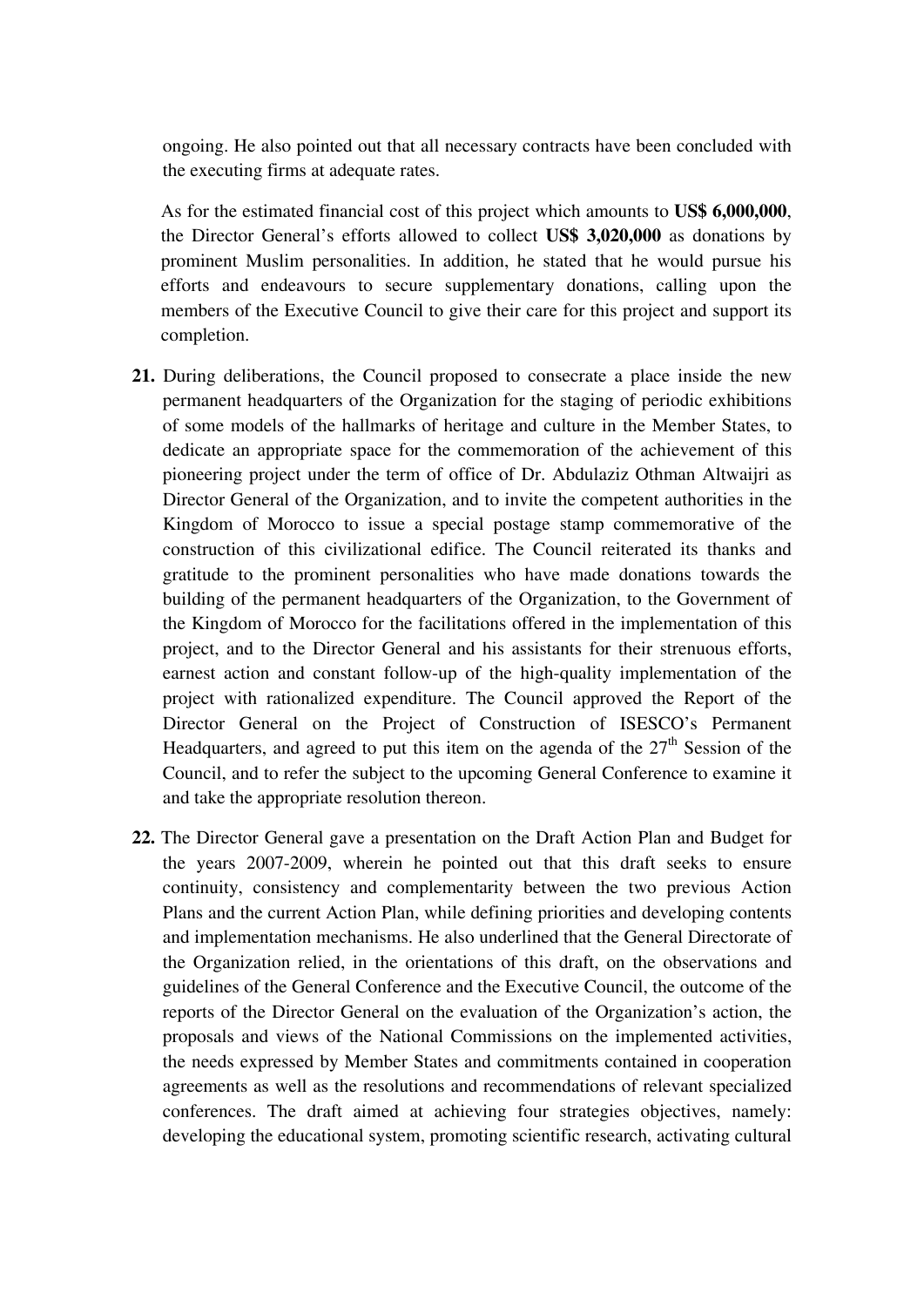action in Member States and contributing to bridging the digital divide between Member States and developed countries.

As to the contents of the Draft Action Plan, the Director General reviewed its fields of action and axes pertaining to the fields of education, culture, communication, external relations and cooperation, as well as the various support and operating services.

As for the financial resources of the Draft Action Plan for the years 2007-2009, the Director General stated that the general budget for this Action Plan has not increased as it amounts, like the previous one, to **US\$ 41.100,453**. It is worth noting that this draft plan contains newly emerging needs as a result of the expanding trend in the Organization's action inside and outside the Islamic world.

- **23.** During the deliberations on the Draft Action Plan and Budget for the years 2007- 2009, the observations of the Council members have been centered on the following:
	- To devote a special care, within the framework of the Organization's annual programmes and as part of the 2007-2009Action Plan, to the Member States that are suffering from disasters, conflicts and wars, such as Iraq, Afghanistan, Somalia and Pakistan, as well as the countries affected by Tsunami;
	- To gear more activities to the field of the education of categories with special needs, including early childhood;
	- To focus on human resources' training programmes in the Member States in the different fields of the Organization's competence;
	- To include in the Organization's Action Plan priority programmes aiming at fulfilling Member States' needs, in coordination with their competent authorities;
	- To devote further attention to the follow-up and implementation of activities and programmes implemented in the Member States with a view to assessing their impact;
	- To enhance the working mechanisms relative to consultation and coordination with the competent authorities in the Member States when drawing up and implementing the Action Plan;
	- To encourage the creation of excellence centres in the fields of scientific research in higher education institutions in the Member States as well as regional centres of trainers' training in the Organization's fields of competence;
	- To bring the project for ISESCO Clubs and Associated Schools at the service of educational issues into effect under the 2007-2009 three-year Action Plan;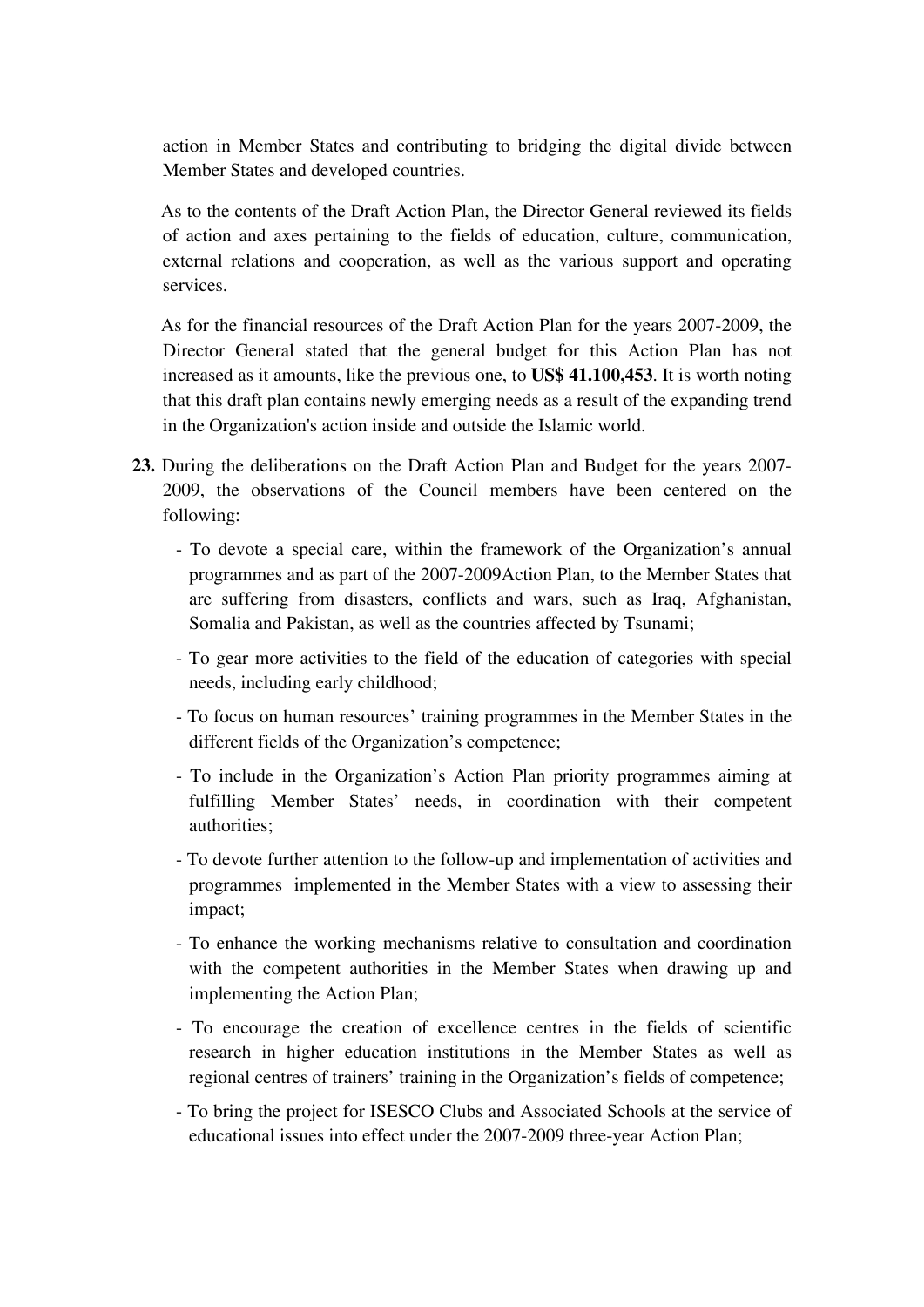- To dedicate more activities to the applications of bio-technology in agriculture, medicine and pharmacy;
- To dedicate activities in the field of social and human sciences to the promotion of the values of democracy, social justice and good governance;
- To give increased attention to the activities pertaining to the education of the gifted and the brilliant by focusing on the training of specialized trainers, drawing up relevant curricula and organizing activities gathering the gifted and the brilliant in the Member States;
- To amend the formulation of some of the objectives included in the introduction of the Action Plan to ensure more clarity and accuracy;
- To increase the budget allocated to the maintenance of the Organization's new headquarters in the overall budget of the forthcoming Action Plan;
- To foster cooperation relations with the International Centre of Bantou Civilizations (CICIBA), in the capital of Gabon, through the Department of Arabic Language and Bantou Civilization which was set up by ISESCO at the Centre;
- To dedicate further activities to the field of literacy using the standardized Quranic script as well as the information and communication technology, and to devising relevant educational material and supplying Member States therewith;
- To increase the budget allotted to educational, scientific, cultural and informational programmes geared to Al-Quds Al-Sharif within the general budget of the forthcoming three-year Action Plan;
- To pursue extending support to needy Member States in the area of preparing educational curricula and benefit by Member States' experiences in this field;
- To enhance cooperation and coordination between the Islamic Organization and the other regional and international organizations, in particular UNESCO and ALECSO, with a view to avoiding duplication of efforts and rationalizing expenditure;
- To prolong the duration of training sessions and workshops organized within the framework of the Organization's fields of action, and to follow up the implementation of recommendations issued thereby in such a way as to achieve the expected objectives.
- **24.** After the deliberations, the Executive Council adopted the Draft Action Plan and Budget for the years 2007-2009, taking the observations of its members into consideration. The Council also thanked the Director General and his assistants for their remarkable efforts in preparing this document in line with the orientations of the Member States and taking into consideration world changes. Furthermore, the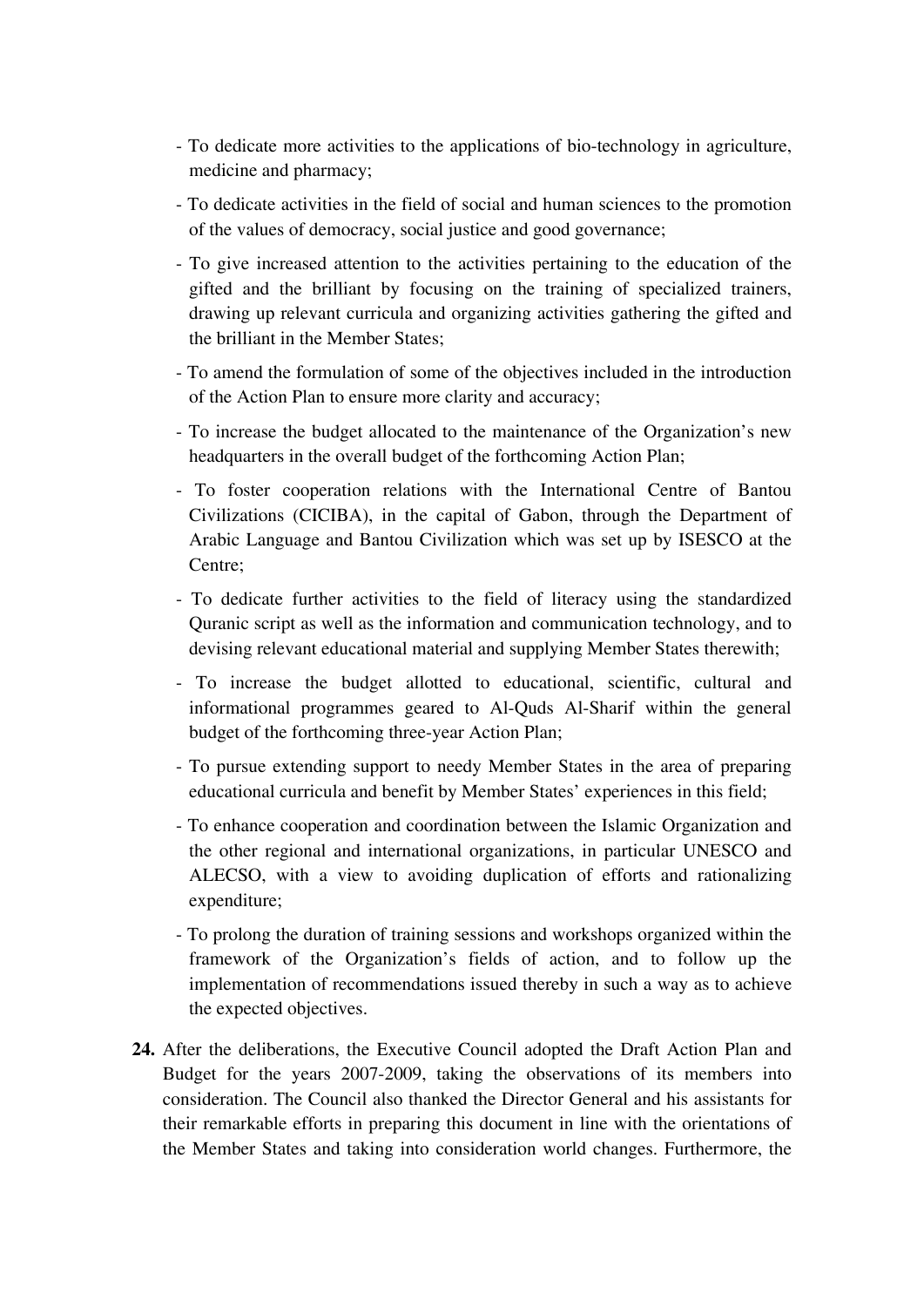Council recommended to the General Conference to approve the Organization's (2007-2009) Draft Action Plan and Budget.

- **25.** The Director General presented his Report on the Draft Programme on ISESCO's Ambassadors for Dialogue among Cultures and Civilizations. He explained that he has contacted, in line with the resolution of the Organization's 8th General Conference and the decision of its 25th Executive Council's session in this regard, a number of eminent personalities with outstanding contribution to the promotion of dialogue among cultures and civilizations and enjoying distinguished position in the Member States as well as within international institutions and arenas. His Royal Highness Prince El Hassan Bin Talal, His Excellency Dr. Mahathir Mohammed, and His Excellency Mr. Amadou-Mahtar M'Bow granted their consent as to their designation as ISESCO's Ambassadors for Dialogue among Cultures and Civilizations. This adds, indeed, to the honour of the Organization and further consolidates its part in the field of dialogue among cultures and civilizations. The Director General further proposed to send messages of thanks and appreciation to these personalities for their kind response.
- **26.** After deliberations, the Executive Council expressed its thanks and appreciation to the Director General for his efforts towards implementing the Draft Programme on ISESCO's Ambassadors for Dialogue among Cultures and Civilizations, and for obtaining the approval of these eminent personalities. The Executive Council called also for putting the necessary means at their disposal so as they can discharge their mission in the best manner, and appointing other Muslim personalities from outside the Member States as ISESCO's Ambassadors in the fields of competence of the Islamic Organization.

Then, the Council approved the report of the Director General on the Draft Programme on ISESCO's Ambassadors for Dialogue among Cultures and Civilizations and recommended to put this item on the agenda for the next Executive Council and General Conference.

- **27.** The Director General presented the document on the project for establishing an Islamic Youth Parliament and pointed out that the  $32<sup>nd</sup>$  Islamic Conference of Foreign Ministers (Sanaa, June 2005) approved a resolution on the setting up of the Islamic Conference Youth Forum for Dialogue and Cooperation. To avert duplication in this field, the Director General proposed coordination and cooperation with the Forum to support and serve the educational, scientific and cultural issues of common interest. He informed the Council that he has been appointed as a member of the Forum's Administrative Board.
- 28. After deliberations, the Council welcomed the resolution of the 32<sup>nd</sup> Islamic Conference of Foreign Ministers on the establishment of the Islamic Conference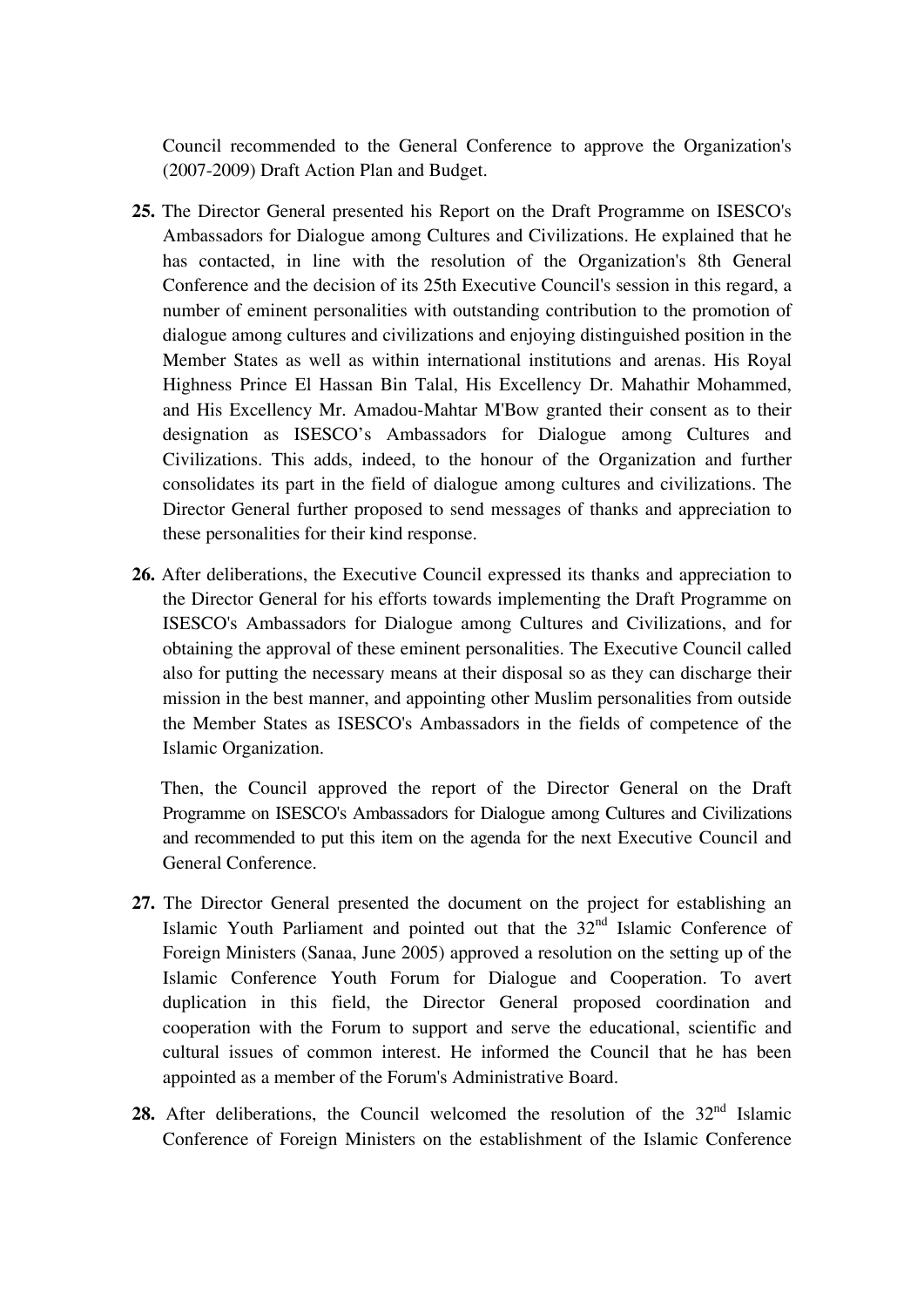Youth Forum for Dialogue and Cooperation, and invited the Director General to coordinate and cooperate with this forum with a view to supporting and serving the educational, scientific and cultural issues of common interest.

- **29.** In an in-camera session, the Council discussed item 3.2 concerning the draft amendment to ISESCO's Charter, the Rules of Procedure of the General Conference, the Rules of Procedure of the Executive Council and the Observer Status Regulations, and item 3.3 concerning the draft amendment to ISESCO's Organizational Chart. After deliberations, it adopted ISESCO's Charter, the Rules of Procedure of the General Conference, the Rules of Procedure of the Executive Council, the Observer Status Regulations and ISESCO's Organizational Chart in their amended versions annexed hereto. It also recommended to the forthcoming session of the General Conference to adopt them (*Annexes: 4.5*).
- **30.** The Executive Council decided to hold its  $27<sup>th</sup>$  session in the Islamic Organization's permanent headquarters in Rabat during the first half of December 2006.
- **31.** During the closing session, ISESCO's Director General, Dr. Abdulaziz Othman Altwaijri, held the floor to express his thanks and appreciation for the members of the Council for the sound views and fruitful proposals they put forward. He also congratulated them on the successful outcome of their proceedings, stressing that the Organization will further its efforts pursuant to the decisions and recommendations issued by the Council to enlarge the scope of its action with a view to preserving its balanced orientations towards deeply-rooted authenticity and enlightened modernity. Moreover, he commended the fruitful efforts deployed by the Chairman of the Council in running the meetings. At the end of his address, the Director General called upon the members of the Council, who are assuming the role of ISESCO's ambassadors in their respective countries, to pursue their endeavours in extending the necessary support to the Islamic Organization to optimally undertake its civilizational missions.
- **32.** Afterwards, H.E. Dr. Mabrouk Ali Ghaid, the Chairman of the Organization's Executive Council, delivered an address wherein he thanked the members of the Council for their cooperation. He also praised the outstanding role played by H.E. Dr. Abdulaziz Othman Altwaijri at the head of the Organization as well as the competence of his assistants and the Organization's staff in successfully organizing the proceedings of the session. In addition, he expressed his gratitude to the Kingdom of Morocco for the hospitable reception.
- **33.** At the close of the proceedings of the  $26<sup>th</sup>$  session, the Council addressed a message of thanks and gratitude to His Majesty King Mohammed VI, the Sovereign of the Kingdom of Morocco, for his unstinting support to the Islamic Educational, Scientific and Cultural Organization and for the significant responsibilities undertaken by the Moroccan government on the Islamic level, on top of all the protection of sanctities in Al-Quds.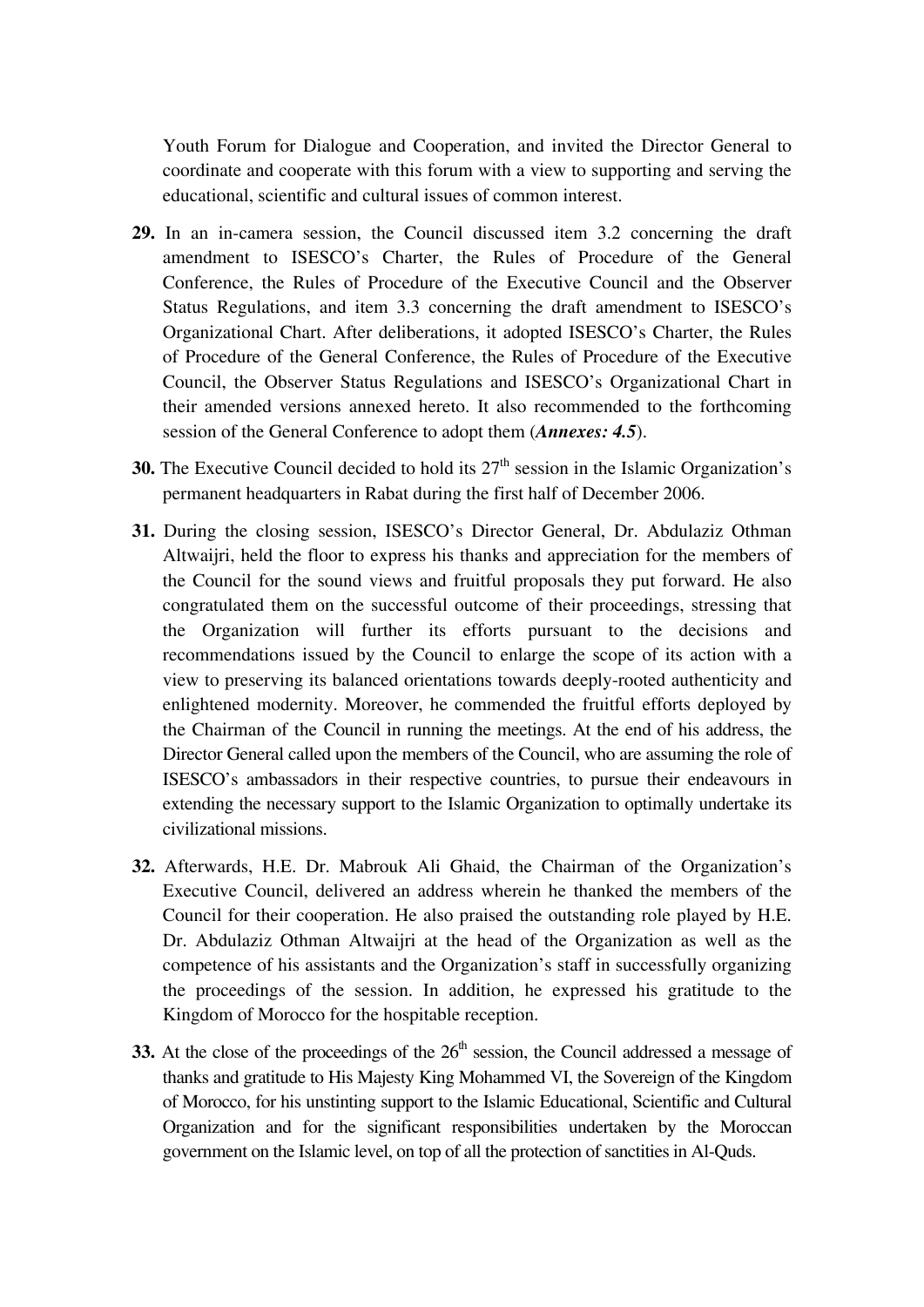# **DECISIONS OF THE 26TH SESSION OF THE EXECUTIVE COUNCIL**

**(RABAT, 12-14 DECEMBER 2005)**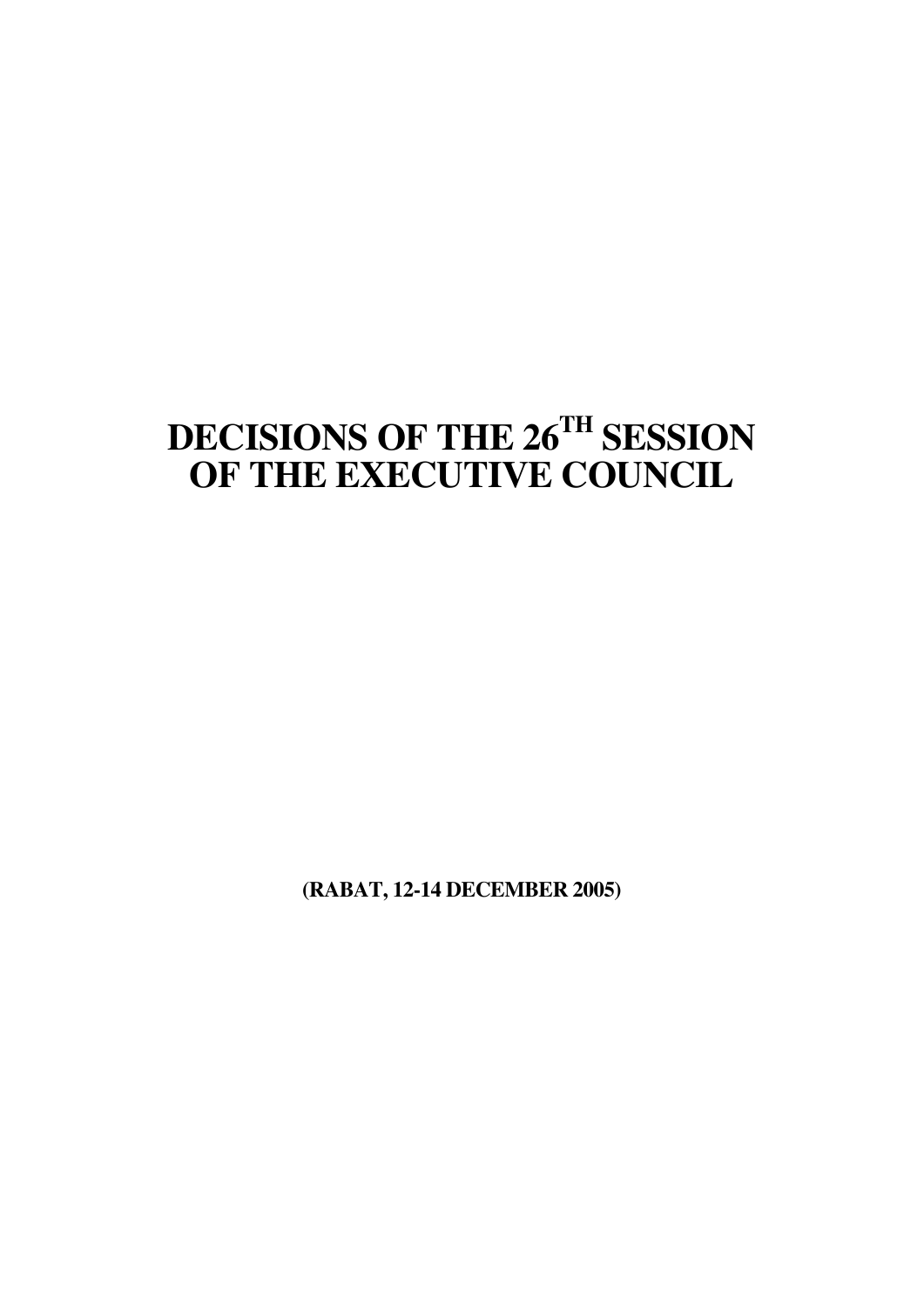**Decision CE 26/200**



**Islamic Educational, Scientific and Cultural Organization -ISESCO-**

# **Executive Council / 26th Session**

#### **Rabat, Kingdom of Morocco 10 – 12 Zhul Qida 1426 A.H. / 12 - 14 December 2005**

### **Decision on Item 1.1 of the Draft Agenda : (Draft Agenda)**

The Executive Council.

- In accordance with Articles (23-25) of the Rules of Procedure of the Executive Council,
- Having considered the Draft Agenda of its  $26<sup>th</sup>$  Session contained in document (CE26/2005/1.1 Provisional),
- Considering the deliberations which have taken place,

De c ide s the fo llo wing:

- Adopts the Agenda of its current  $26<sup>th</sup>$  Session as contained in document (CE26/2005/1.1) Adopted) annexed to the Final Report of this Session.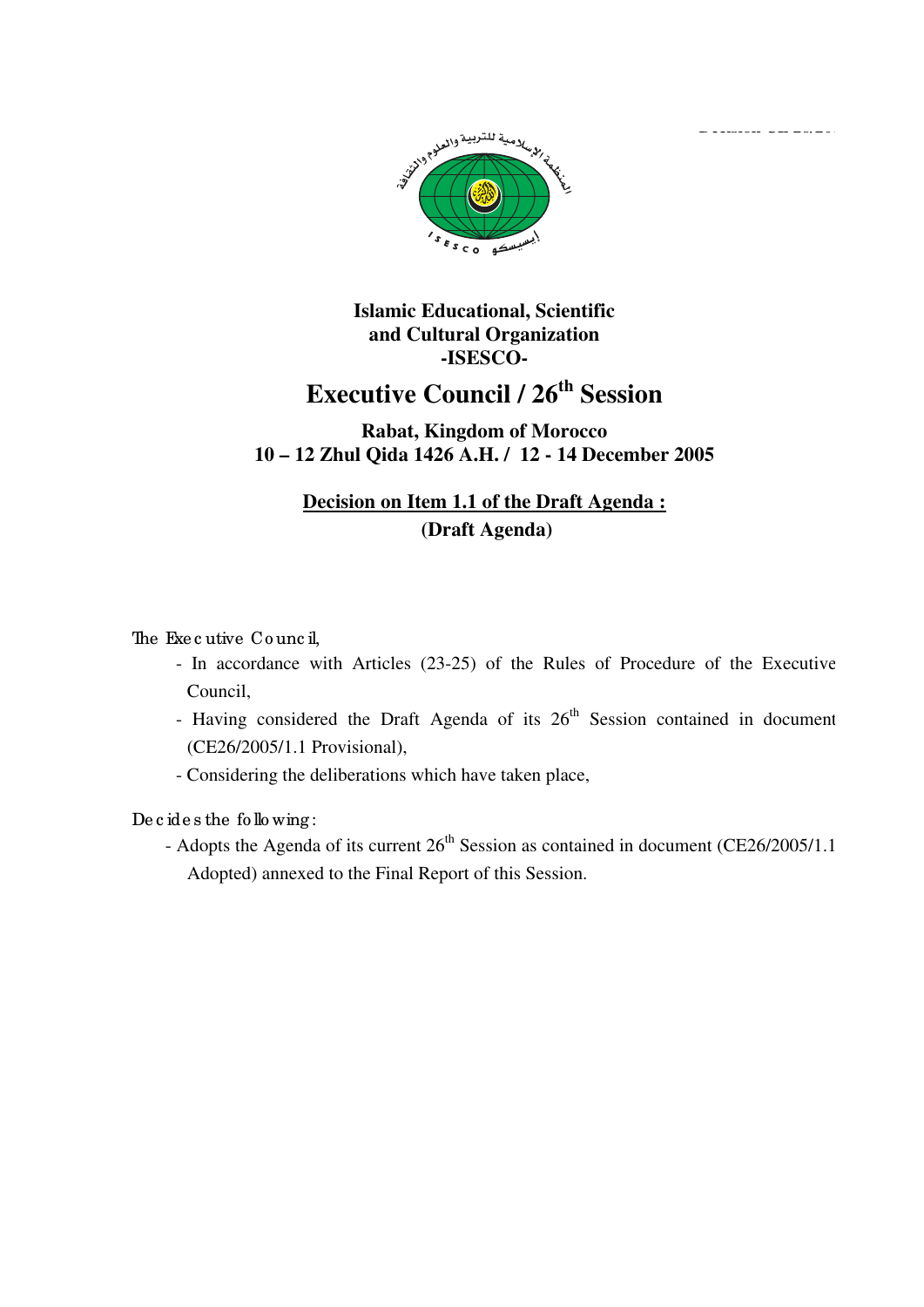**Decision CE 26/200**



**Islamic Educational, Scientific and Cultural Organization -ISESCO-**

# **Executive Council / 26th Session**

#### **Rabat, Kingdom of Morocco 10 – 12 Zhul Qida 1426 A.H. / 12 - 14 December 2005**

### **Decision on Item 1.2 of the Agenda: (Draft Programme of the Session)**

The Exe c utive Co unc il,

- Recalling Decision (CE 25/2004/D.4.1) adopted by the Executive Council at its  $25<sup>th</sup>$ Session (Rabat, 24-27/12/2004), whereby the Council decided to hold its  $26<sup>th</sup>$  Session in December 2005 in Rabat, capital of the Kingdom of Morocco,
- Considering Decision (CE 26/2005/D.1.1) adopted by the Council regarding the Agenda of its current  $26<sup>th</sup>$  Session,
- Having considered the Draft Programme of this Session contained in document (CE26/2005/1.2 Provisional),
- Considering the deliberations which have taken place,

De c ide s the fo llo wing:

- Adopts the Programme of its current  $26<sup>th</sup>$  Session as contained in document (CE26/2005/1.2 amended, adopted) annexed to the Final Report of this Session.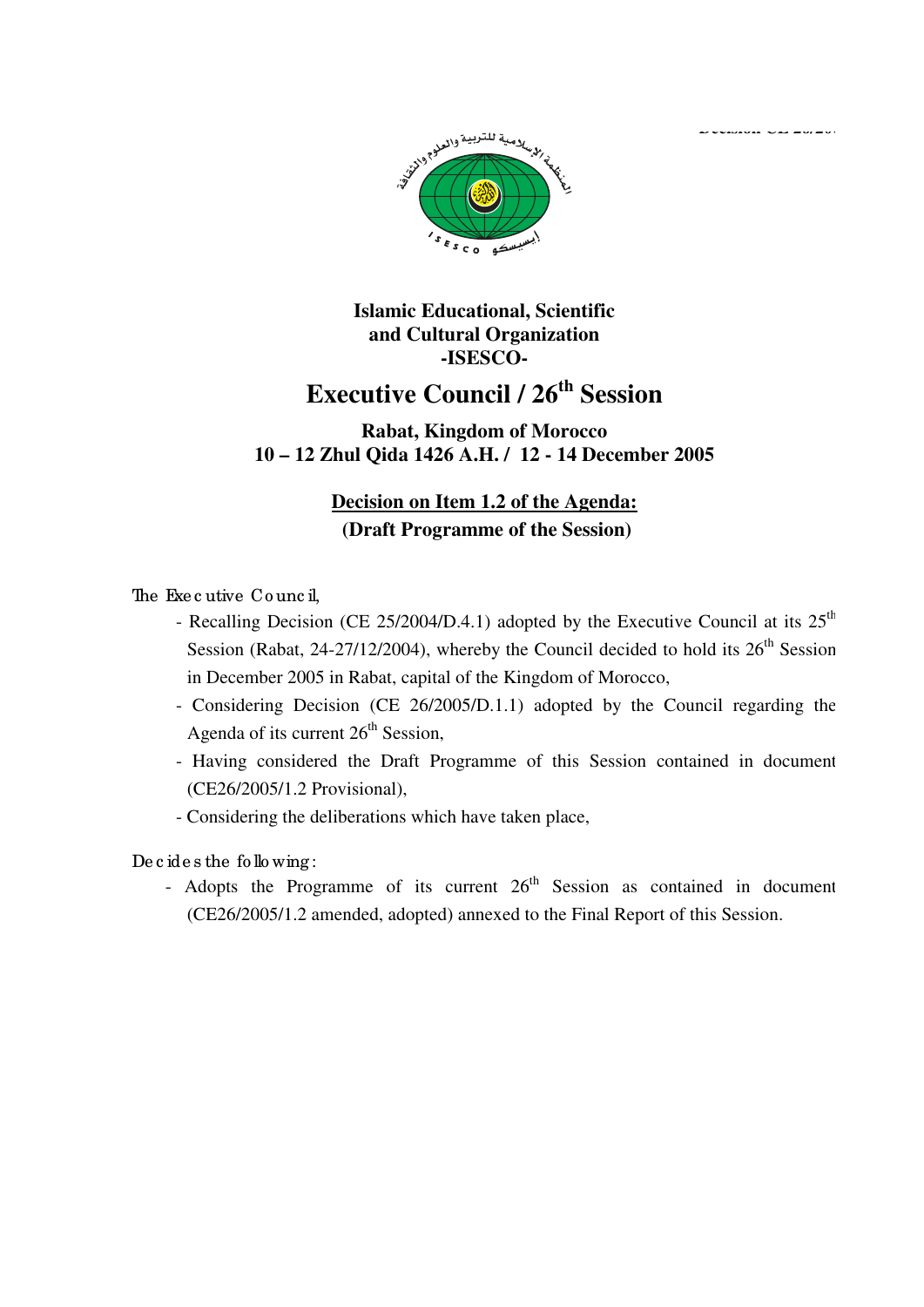

#### **Islamic Educational, Scientific and Cultural Organization -ISESCO-**

# **Executive Council / 26th Session**

**Rabat, Kingdom of Morocco 10 – 12 Zhul Qida 1426 A.H. / 12 - 14 December 2005** 

#### **Decision on Item 2.1 of the Agenda:**

#### **(Report of the Director General on the Organization's Activities between the 25th and the 26th Executive Council Sessions)**

#### **The Executive Council,**

- In accordance with Article (21), paragraph (a) of the Rules of Procedure of the Executive Council,

- Having considered the Report of the Director General on the Organization's Activities between the  $25<sup>th</sup>$  and  $26<sup>th</sup>$  Council Sessions, contained in documents (CE 26/2005/2.1) and (CE 26/2005/2.1 Addendum),
- Having heard the presentation made by the Director General of ISESCO in this respect,
- Considering the deliberations which have taken place and the observations and views put forward by the Executive Council members,

- **1-** Adopts the Report of the Director General on the Organization's Activities between the  $25<sup>th</sup>$  and  $26<sup>th</sup>$  Council Sessions as contained in documents (CE 25/2004/2.1) and (CE 25/2004/2.1 Addendum), taking into account the observations made by the Executive Council members.
	- **2-** Thanks the Director General and his assistants for their outstanding efforts in pursuing the implementation of programmes, rationalizing expenditure thereon, and fulfilling as much as possible the needs of Member States and Muslim communities and minorities.
- **3-** Hails the continuous efforts deployed by the Director General to broaden the areas of cooperation with international and regional organizations as well as with Islamic and Arab institutions, within the framework of programmes' implementation.
- **4-** Agrees to submit this report to the forthcoming General Conference, and recommends to it to adopt the report.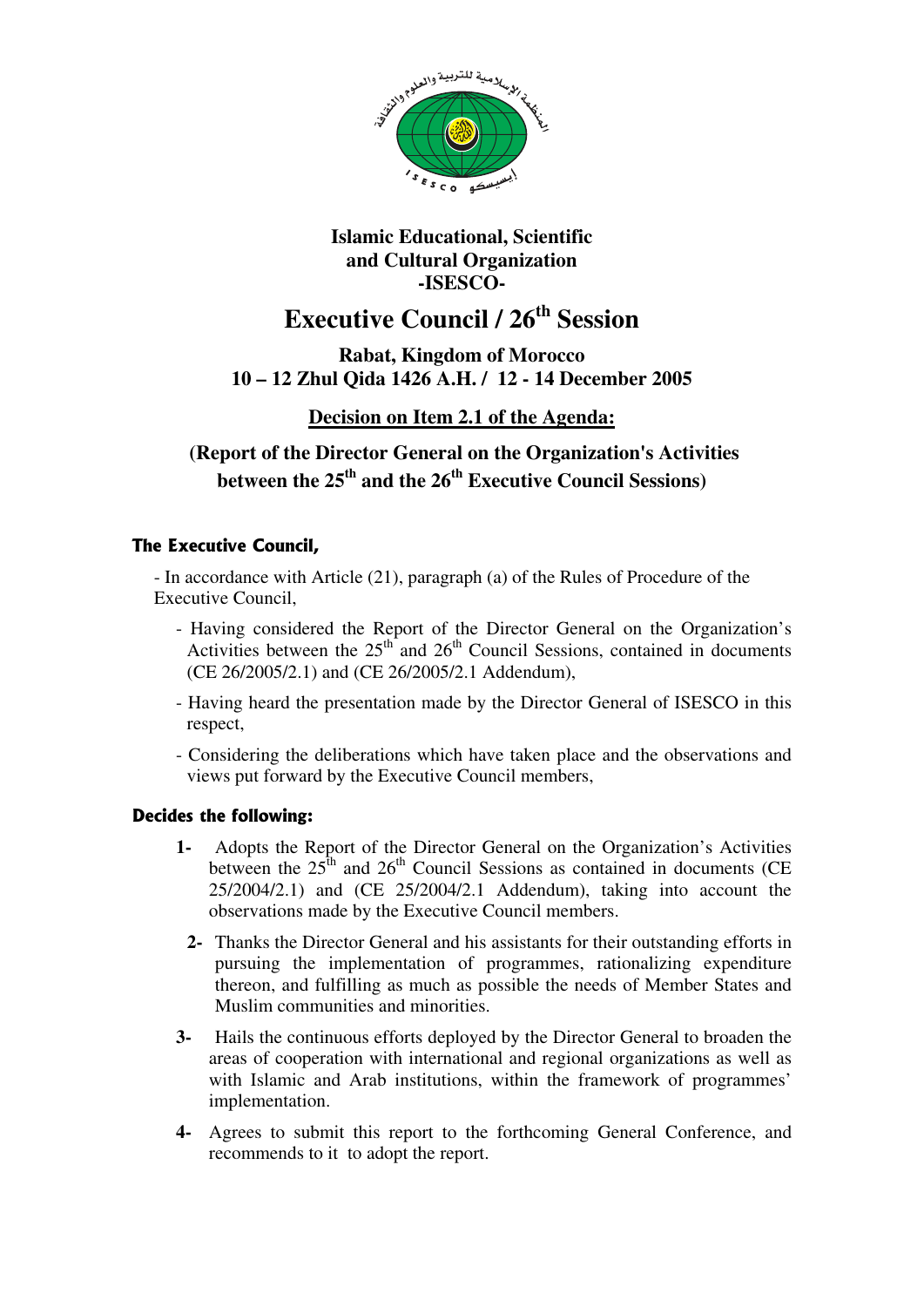

**Rabat, Kingdom of Morocco 10 – 12 Zhul Qida 1426 A.H. / 12 - 14 December 2005** 

**Decision on Item 2.2 of the Agenda:**

 **(Financial Report of the Director General and Closing Accounts for Financial Year 2004, Report of the Audit Company and Report of the Financial Control Committee for Financial Year 2004)** 

#### **The Executive Council,**

- In accordance with :
	- \* Articles (16) and (19) of the Charter,
	- $*$  Articles (19), (20), (24) and (29) of the Financial Regulations,
		- \* Articles (21), paragraphs (b, c and d), of the Rules of Procedure of the Executive Council,
- Pursuant to Resolution CG  $8/2003/R$   $.2.3$  of the  $8<sup>th</sup>$  General Conference and considering Decision CE 24/2003/D.2.3 adopted by the Executive Council at its 24<sup>th</sup> Session (Tehran, 21-25/12/2003),
- Having considered the Financial Report of the Director General and the Closing Accounts for Financial Year 2004, the Report of the Audit Company and the Report of the Financial Control Committee for Financial Year 2004 contained in document (CE 26/2005/2.2),
- Having heard the clarifications provided by the Director General and his assistants in this regard,
- Considering the deliberations which have taken place and the views put forward,

#### **Decides the following:**

**1-** Adopts the Financial Report of the Director General and the Closing Accounts for Financial Year 2004, the Report of the Audit Company and the Report of the Financial Control Committee for Financial Year 2004 as contained in document (CE26/2005/2.2),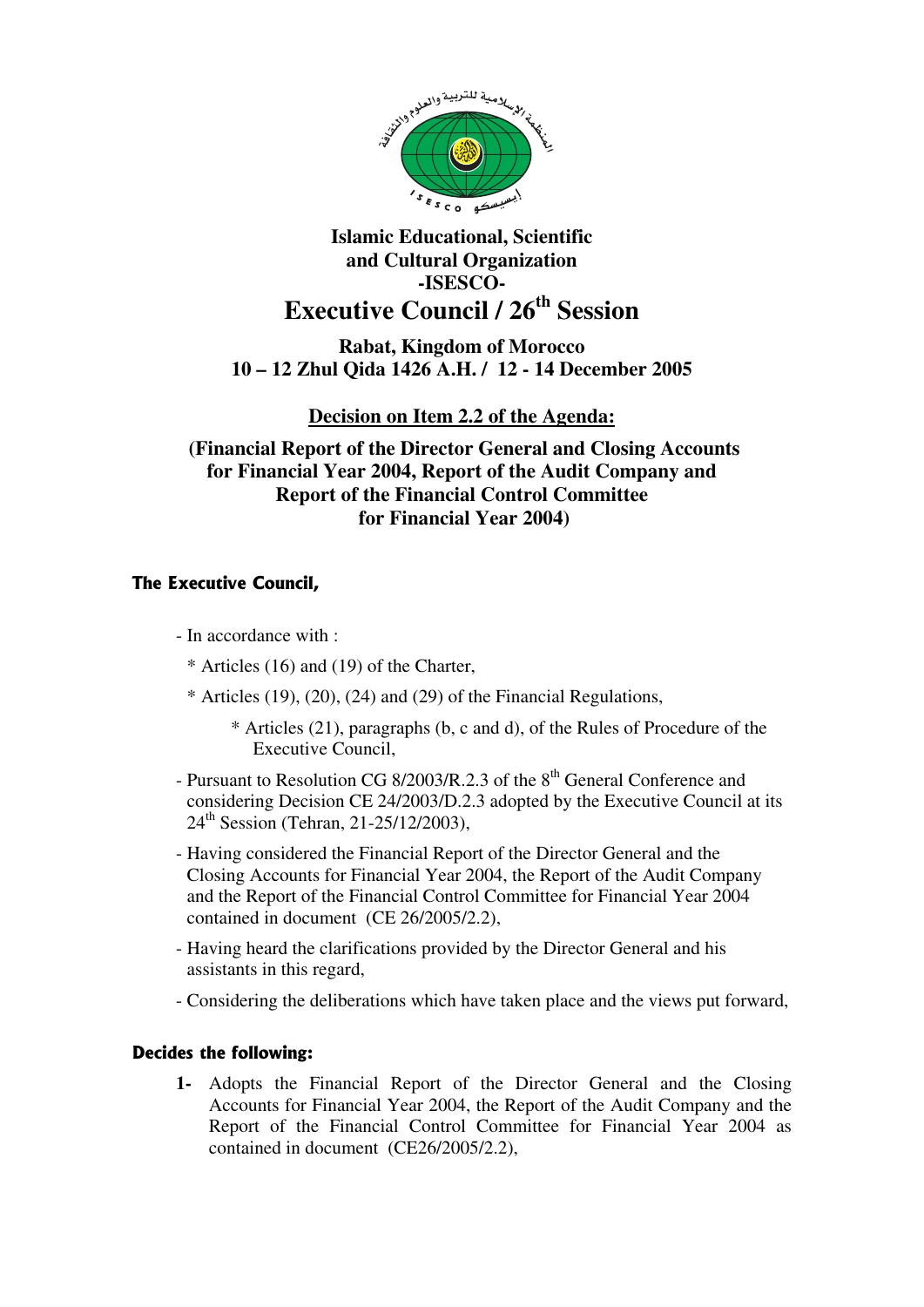- **2-** Extends thanks to all personalities and parties that made donations in support of the Organization;
- **3-** Invites the Director General to continue his endeavours and efforts to contact donor parties with a view to obtaining maximum support for the Organization's activities;
- **4-** Lauds the efforts deployed by the Director General to procure additional offbudget resources, as well as the practical measures that he and his assistants have taken to gear the bulk of the Organization's financial resources to programmes' implementation, and to rationalize expenditure and improve its methods, while complying with the recommendations of the Financial Control Committee adopted by the Council;
- **5-** Agrees to submit this report to the forthcoming General Conference, and recommends to it to adopt the report.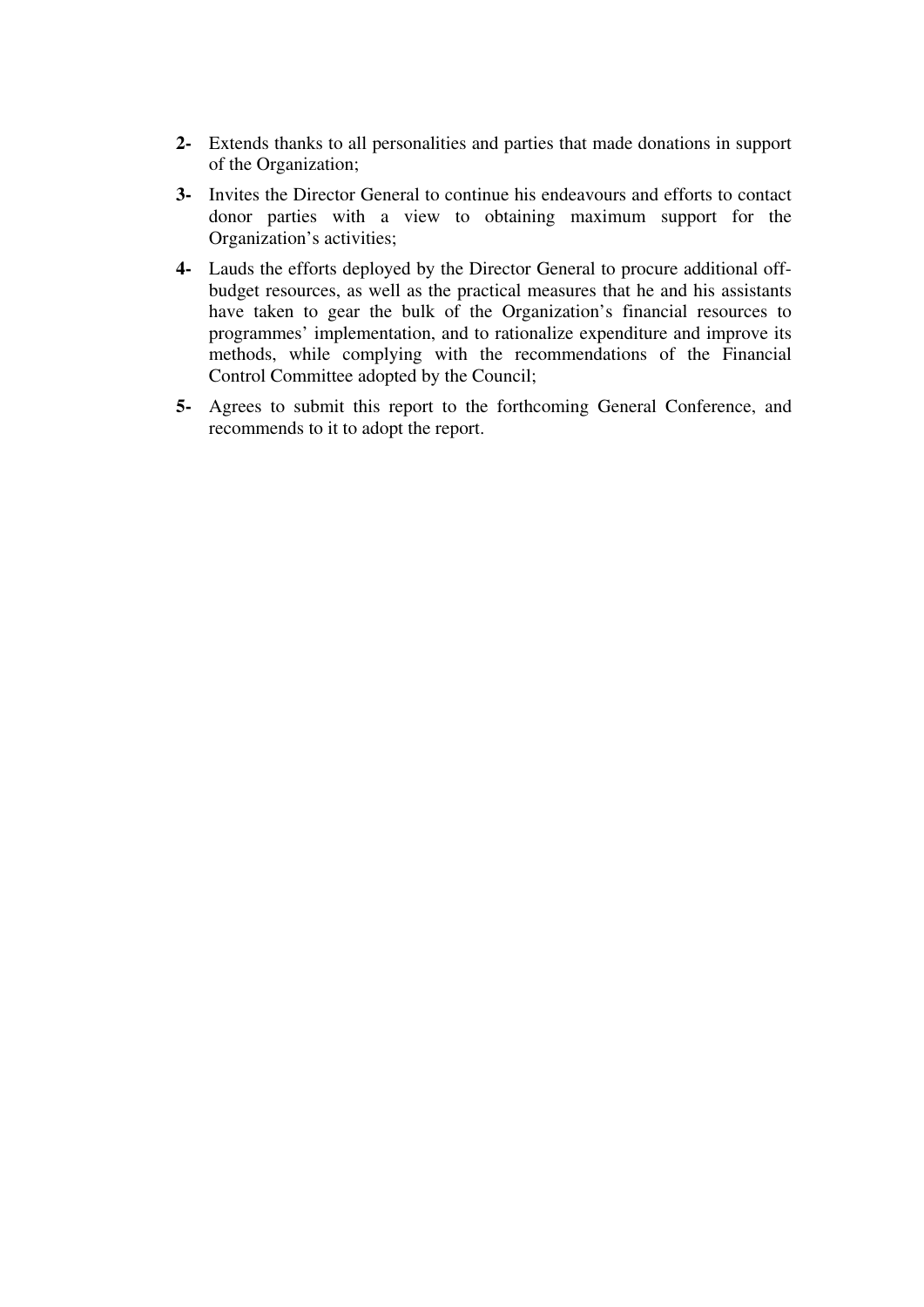

**Rabat, Kingdom of Morocco 10 – 12 Zhul Qida 1425 A.H. / 12 - 14 December 2005** 

**Decision on Item 2.3 of the Agenda:**

 **(Report of the Director General on Member States' Contributions to the Organization's Budget and on Redressing the Financial Situation of the Organization)** 

#### **The Executive Council,**

- In accordance with Article (6) of the Financial Regulations,
- Recalling the decisions adopted by the previous sessions of the Executive Council and the resolutions of the General Conference in this regard, in particular :
	- \* Resolution CG 7/2000/R.2.5 adopted by the  $7<sup>th</sup>$  General Conference (Rabat, 22-24/11/2000) inviting the Director General to arrange special visits to the Member States with arrears to meet with their officials, and to step up efforts with a view to urging Member States to settle their contributions and pay up their arrears,
	- \* Decision CE 24/2003/D.3.2 adopted by the Executive Council at its  $24<sup>th</sup>$ Session (Tehran, 21-25/12/2003), whereby it adopted the report of the Executive Council on the criteria and modalities for writing off Member States' arrears,
	- \* Resolution CG 8/2003/R.3.2 adopted by the 8th General Conference (Tehran, 27-29/12/2003),
- Having heard the presentation made by the Director General in this respect,
- Considering the deliberations which have taken place and the views expressed,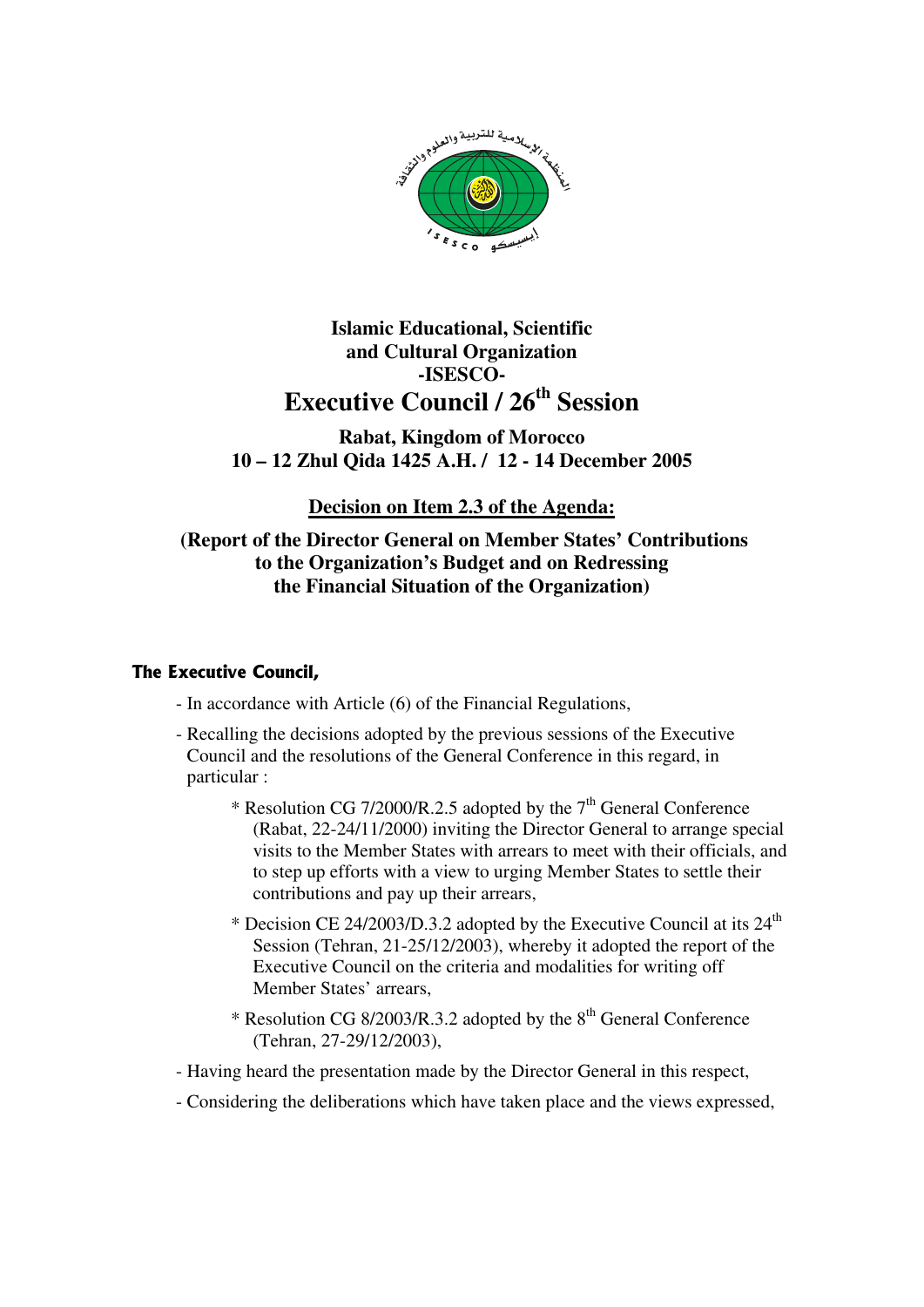- **1-** Adopts the Report of the Director General on Member States' Contributions to the Organization's Budget and on Redressing the Financial Situation of the Organization, as contained in Document CE 26/2005/2.3;
- **2-** Affirms the above-mentioned resolutions and decisions previously adopted by the General Conference and the Executive Council in this respect;
- **3-** Expresses thanks and appreciation to the Director General for his efforts to intensify contacts with the Member States in order to procure maximum contributions, as well as for his efforts to promote cooperation with international organizations to secure further support for the Organization's activities and programmes;
- **4-** Thanks the Member States which have complied with the Decision of the Executive Council and the Resolution of the General Conference relative to facilitations regarding the settlement of arrears of contributions due, and calls upon the Member States which have not acceded yet to the said Decision and Resolution to do so at the earliest convenience in order to benefit from their provisions before the expiry of the deadline;
- **5-** Invites the Director General to carry on coordination, consultations and contacts with the Member States with arrears, through the National Commissions and members of the General Conference and Executive Council, with a view to collecting arrears and agreeing on the practical mechanisms to settle them, in accordance with the General Conference and Executive Council Resolutions and Decisions in this regard;
- **6-** Calls upon the Director General to benefit from Islamic funding mechanisms, particularly the Zakat and the Waqf, with a view to raising the Organization's financial resources for the profit of educational, scientific and cultural programmes;
- **7-** Agrees to submit this report to the forthcoming General Conference, and recommends to it to adopt the report.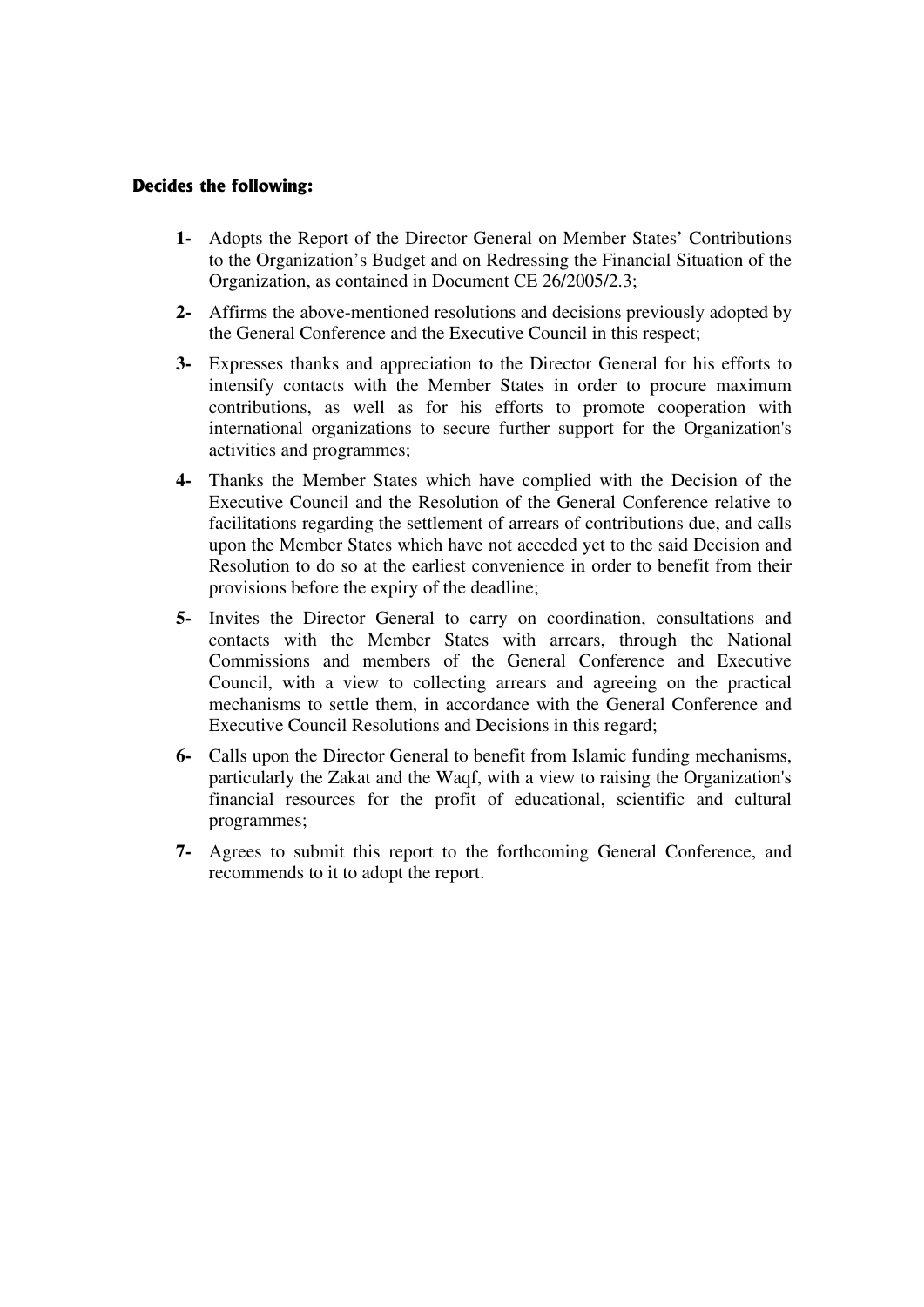

#### **Rabat, Kingdom of Morocco 10 – 12 Zhul Qida 1426 A.H. / 12-14 December 2005**

#### **Decision on Item 2.4 of the Agenda:**

#### **(Report of the Director General on the Project of Construction of ISESCO's Permanent Headquarters)**

#### **The Executive Council,**

- Recalling the previous decisions and resolutions adopted by the Executive Council and the General Conference in this respect, in particular the Decision (CE 25/2004/D.2.4) adopted by the Executive Council at its  $25<sup>th</sup>$  session

- Having considered the "Report of the Director General on the Project of Construction of ISESCO's Permanent Headquarters" contained in document (CE 26/2005/2.4),

- Considering the deliberations which have taken place,

- **1-** Adopts the Report of the Director General on the project of construction of ISESCO's permanent headquarters as contained in document (CE 26/2005/2.4).
- **2-** Reiterates thanks and gratitude to the eminent personalities who have made donations to the construction of the permanent headquarters.
- **3-** Thanks the Government of the Kingdom of Morocco for the procedural facilitations provided for the construction of ISESCO's permanent headquarters.
- **4-** Praises the Director General's intense efforts and continuous contacts to procure financial support for the construction of the permanent headquarters of the Organization, and thanks the Director General and his assistants for their diligent efforts and continuous supervision to expedite the construction works, ensure their efforts quality and rationalize expenditure thereon.
- **5-** Places this item on the Agenda of the 27<sup>th</sup> Council Session.
- **6-** Agrees to submit this report to the forthcoming General Conference to consider it and adopt the appropriate resolution thereon.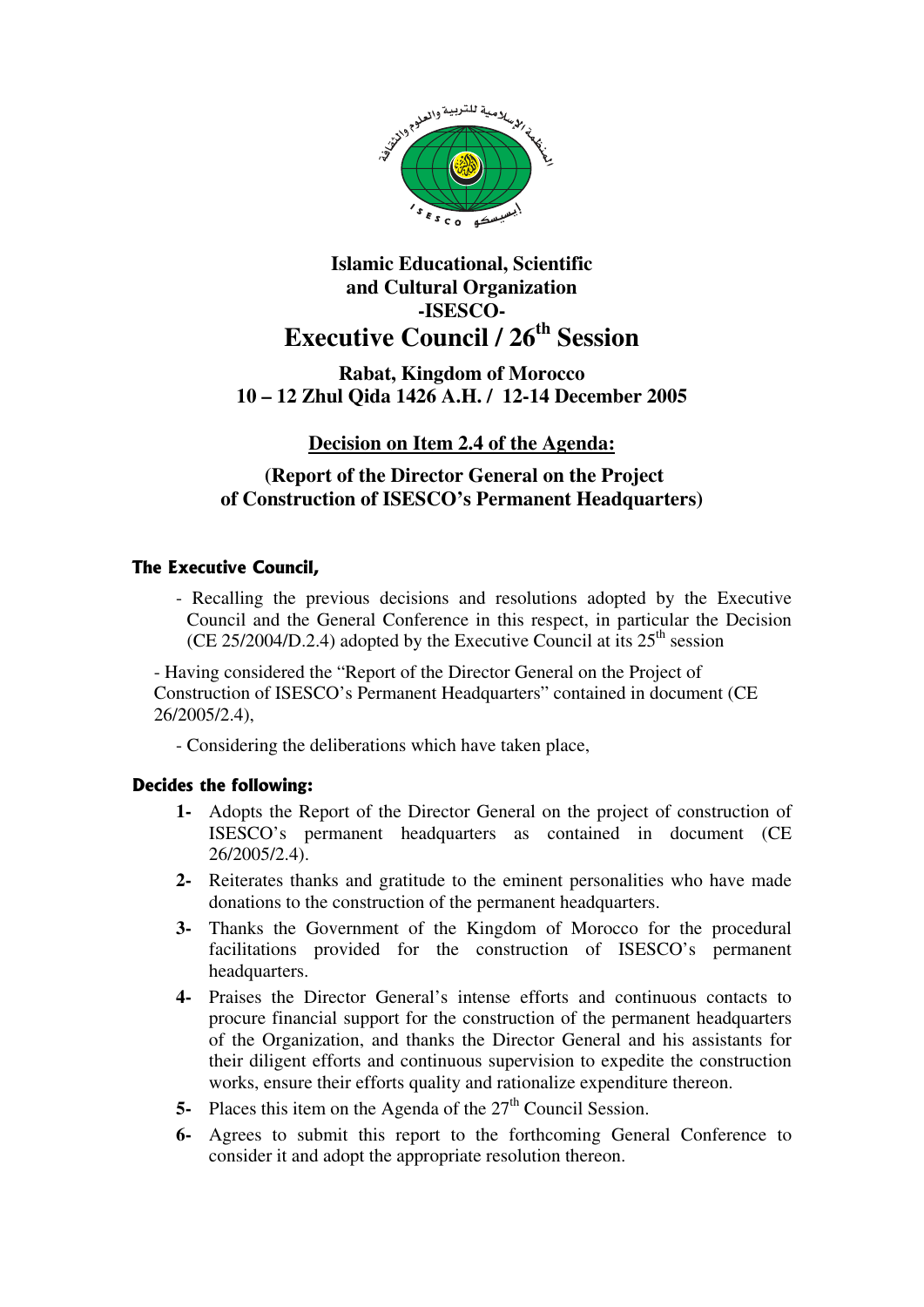

#### **Islamic Educational, Scientific and Cultural Organization -ISESCO-**

# **Executive Council / 26th Session**

#### **Rabat, Kingdom of Morocco 10 – 12 Zhul Qida 1426 A.H. / 12 - 14 December 2005**

#### **Decision on Item 2.5 of the Agenda: (Director General's Report concerning the Draft Programme on ISESCO's Ambassadors for Dialogue among Cultures and Civilizations)**

#### **The Executive Council,**

- In accordance with Article (21), paragraph (a) of the Rules of Procedure of the Executive Council,
- Having examined the document (CE 26/2005/2.5) presented by the Director General in this connection,
- After hearing the presentation made by the Director General,
- Considering the deliberations which have taken place and the views expressed,

- **1-** Welcomes the consent of His Royal Highness Prince Hassan bin Talal, His Excellency Dr. Mahathir Mohamad and His Excellency Mr. Amadou Mahtar M'Bow for their nomination as ISESCO's Ambassadors for Dialogue among Cultures and Civilizations;
- **2-** Thanks the above-mentioned personalities for accepting their nomination as ISESCO's Ambassadors for Dialogue among Cultures and Civilizations;
- **3-** Calls upon the Director General to prepare high-level working programmes as well as coordination and consultation activities for ISESCO's Ambassadors for Dialogue among Cultures and Civilizations ;
- **4-** Thanks the Director General for the efforts he has been deploying to implement this project and calls upon him to carry on coordination and consultation with the competent authorities in this respect ;
- **5-** Invites the Director General to prepare regular reports in this connection;
- **6-** Puts this item on the agenda for the forthcoming session of the Executive Council and of the General Conference.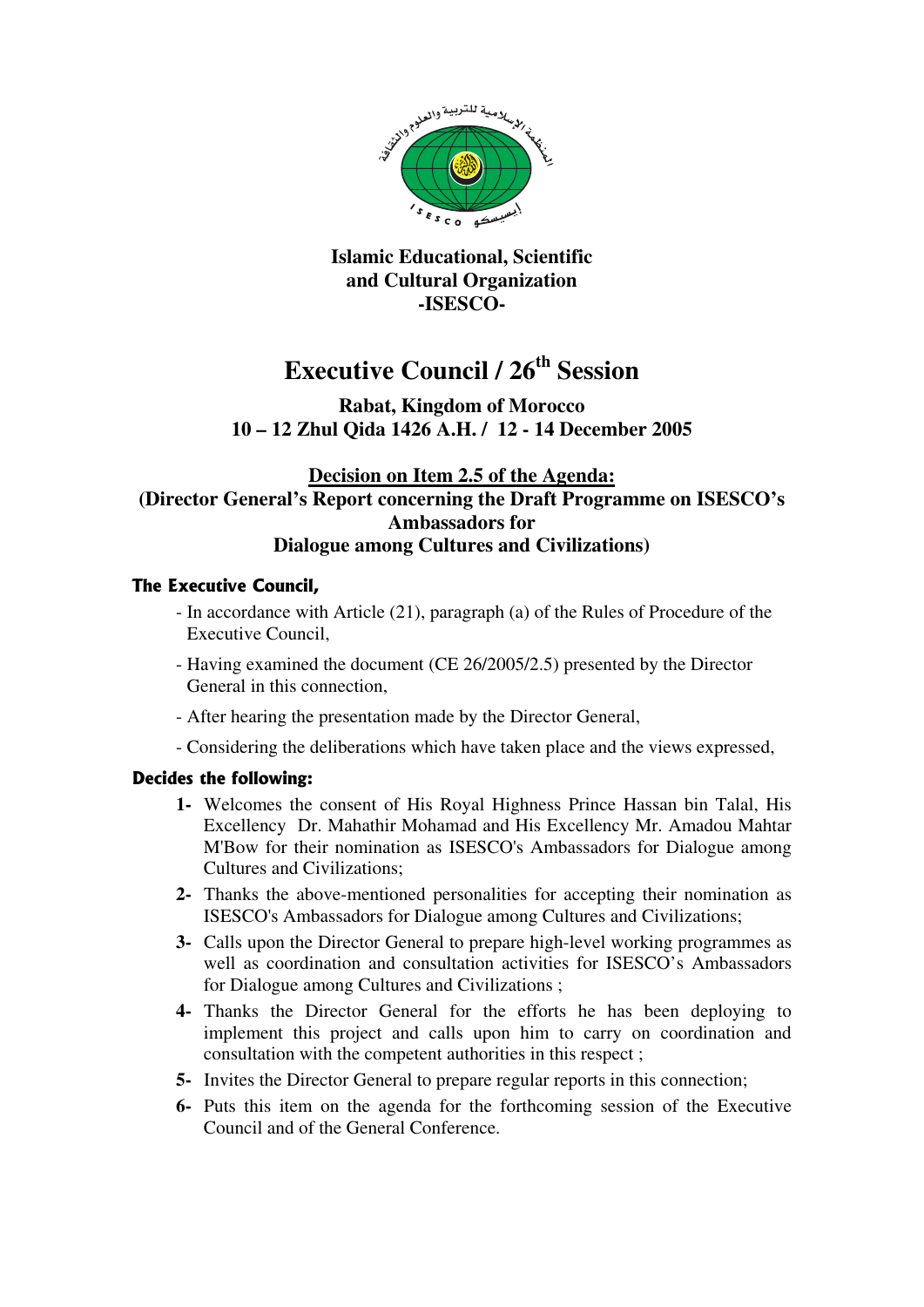

#### **Rabat, Kingdom of Morocco 10 – 12 Zhul Qida 1426 A.H. / 12 – 14 December 2005**

#### **Decision on Item 3.1 of the Agenda: (Project for establishing an Islamic Youth Parliament)**

#### **The Executive Council,**

- − In accordance with Article (21), paragraph (a) of the Rules of Procedure of the Executive Council,
- − Recalling Decision (CE 25/2004/D.3.1) adopted by the Executive Council in its  $25<sup>th</sup>$  Session (Rabat, 24-27/12/2004), inviting the Director General to continue examining the project and the ways to implement it, in coordination with the General Secretariat of the Organization of the Islamic Conference and the competent Iranian authorities and present a report in this respect to the current Council session,
- − Having considered the report as contained in document (CE 26/2005/3.1),
- − Having considered the resolution taken by the Islamic Conference of Foreign Ministers, in its  $32<sup>nd</sup>$  session (Sanaa, Republic of Yemen, 28-30 June 2005), concerning the establishment of **the Islamic Conference Youth Forum for Dialogue and Cooperation ;**
- − Considering the deliberations which have taken place and the views expressed,

- **1-** Welcomes the Resolution taken by the Islamic Conference of Foreign Ministers in its 32<sup>nd</sup> Session (Sanaa, Republic of Yemen, 28-30 June 2005) on the establishment of **the Islamic Conference Youth Forum for Dialogue and Cooperation**.
- **2-** Invites the Director General to coordinate and cooperate with the Forum with a view to supporting and serving educational, scientific and cultural issues of common interest.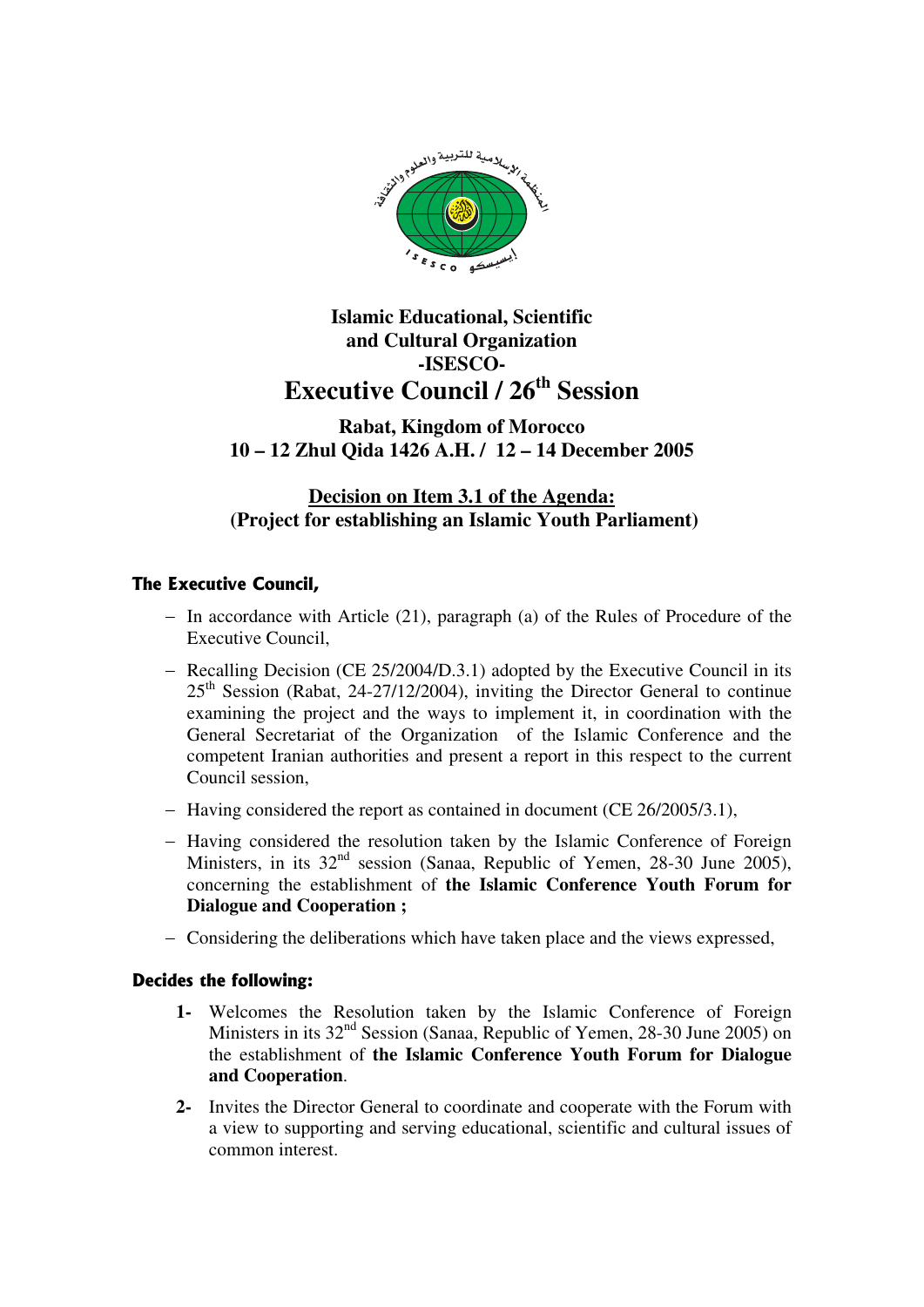

**Islamic Educational, Scientific and Cultural Organization -ISESCO-**

## **Executive Council / 26th Session**

**Rabat, Kingdom of Morocco 10 – 12 Zhul Qida 1426 A.H. / 12 - 14 December 2005** 

**Decision on Item 3.2 of the Agenda: (Draft Amendment to ISESCO's Charter, The Rules of Procedure of the General Conference, The Rules of Procedure of the Executive Council, And the Observer Status Regulations)** 

#### **The Executive Council,**

- In accordance with the following:

- Article (20) of the Charter,
- Article (21), paragraph (j) of the Rules of Procedure of the Executive Council,
- Decision of the Executive Council in its  $25<sup>th</sup>$  Session (Decision CE25/2004/3.4),
- Having considered the document (CE 26/2005/3.2) in its new version presented by the Director General in this connection,
- Considering the deliberations which have taken place and the observations and views put forward by the Executive Council Members,

- **1.** Approves the proposed amendments to ISESCO's Charter, the Rules of Procedure of the General Conference, the Rules of Procedure of the Executive Council and the Observer Status Regulations as contained in Document (CE26/2005/3.2) annexed to the final report, taking into consideration the observations of the Council members thereon;
- **2.** Thanks the Member States which have forwarded their observations and views on the proposed amendments to ISESCO's Charter, the Rules of Procedure of the General Conference, the Rules of Procedure of the Executive Council and the Observer Status Regulations ;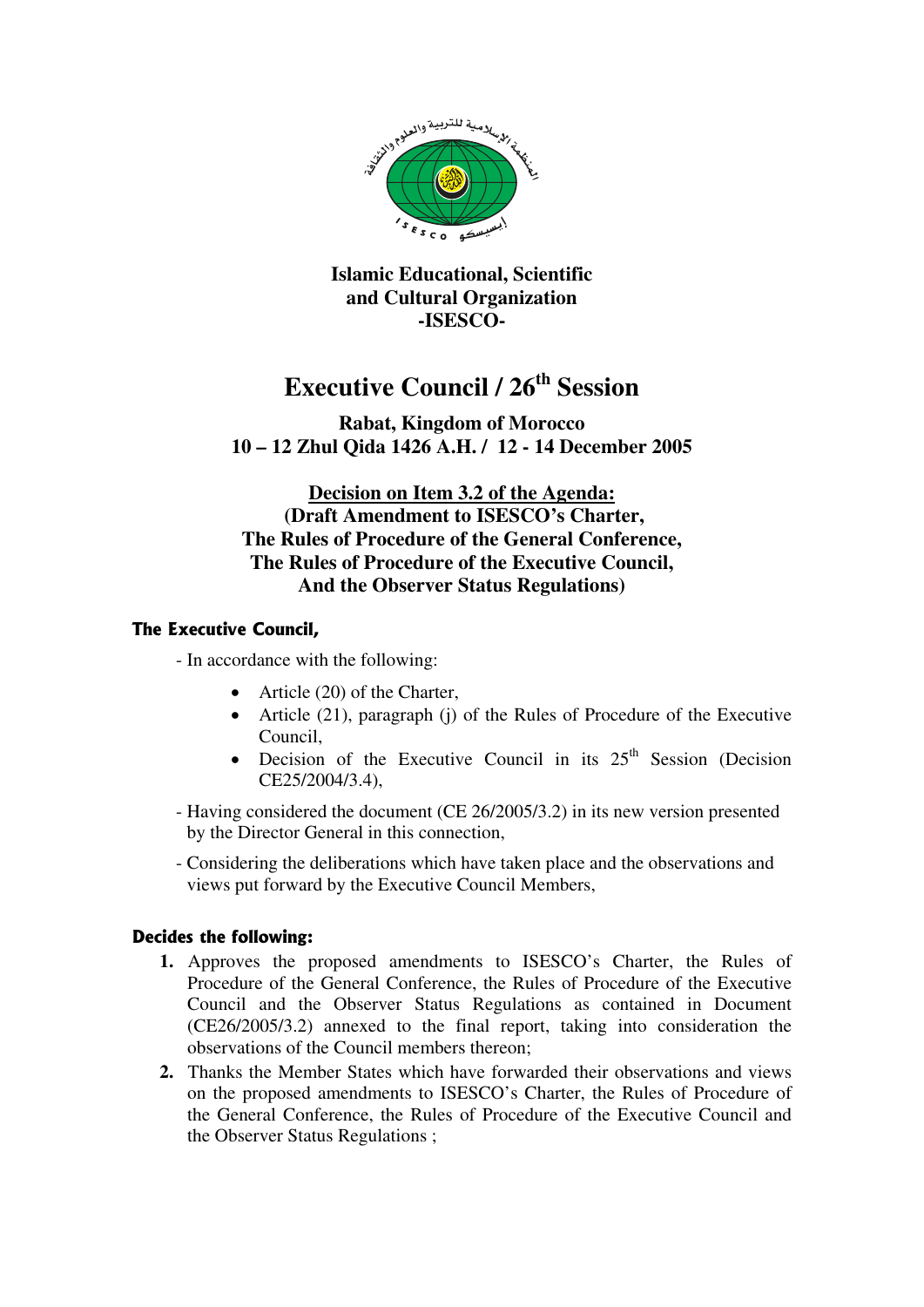- **3.** Thanks the Director General and his assistants for having prepared this document ;
- **4.** Agrees to submit this Draft to the forthcoming General Conference Session and recommends that it adopts it.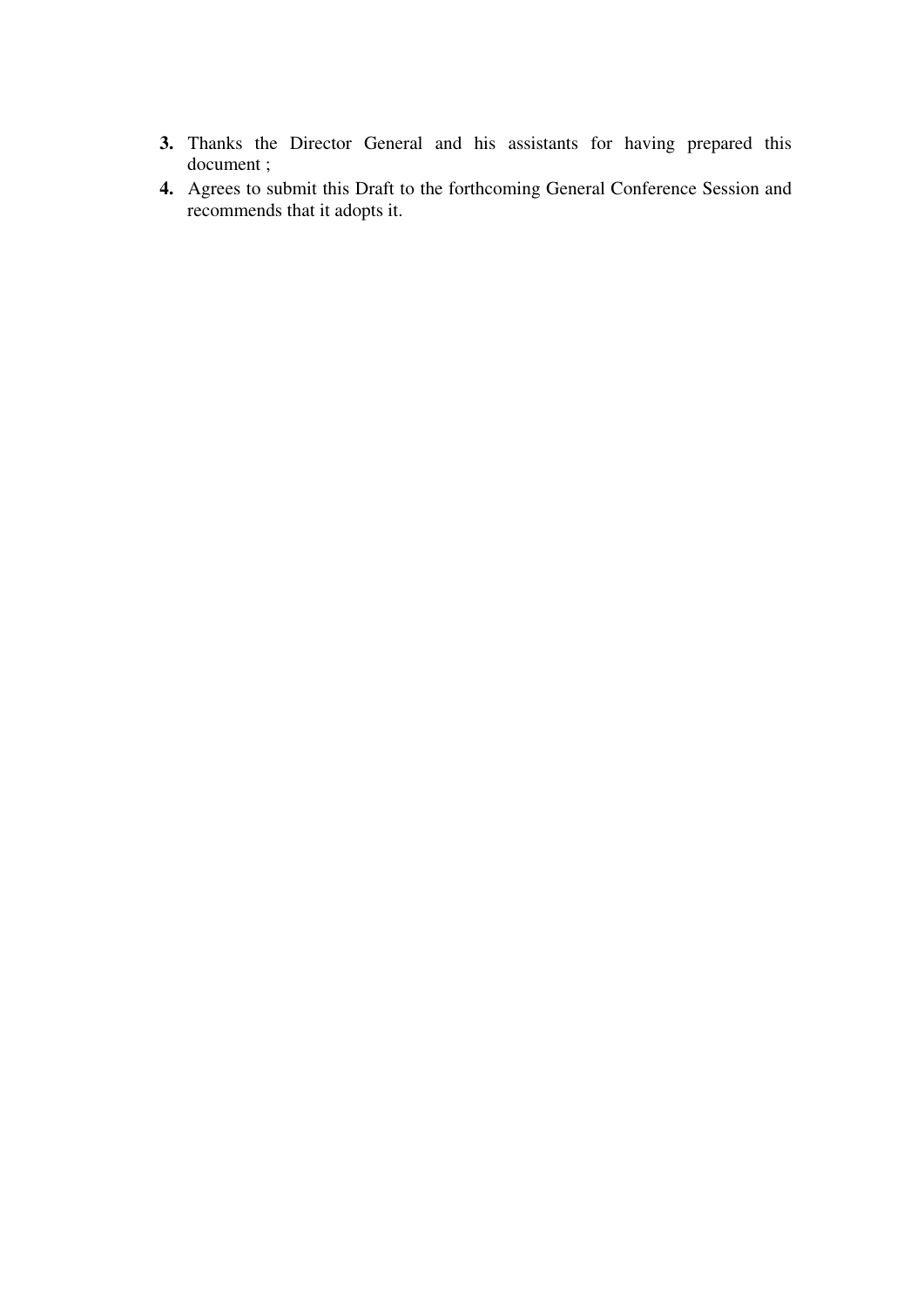

#### **Rabat, Kingdom of Morocco 10 – 12 Zhul Qida 1426 A.H. / 12 - 14 December 2005**

### **Decision on Item 3.3 of the Agenda:**

#### **(Draft Amendment to ISESCO's Organizational Chart)**

#### **The Executive Council,**

- In accordance with the following :
	- Article (12) of the Charter,
	- Article (21), paragraph (j) of the Rules of Procedure of the Executive Council,
		- Decision of the Executive Council in its  $25<sup>th</sup>$  session, (Decision CE.25/2004/D.3.4),
- Having examined the document (CE26/2005/3.3) presented by the Director General in this regard,
- Considering the deliberations which have taken place as well as the views and observations put forward by the Executive Council Members,

- **1.** Approves the proposed amendments to ISESCO's Organizational Chart as contained in Document (CE26/2005/3.3) annexed to the final report ;
- **2.** Thanks the Director General and his assistants for preparing this document ;
- **3.** Agrees to submit this Draft to the forthcoming General Conference session and recommends its adoption.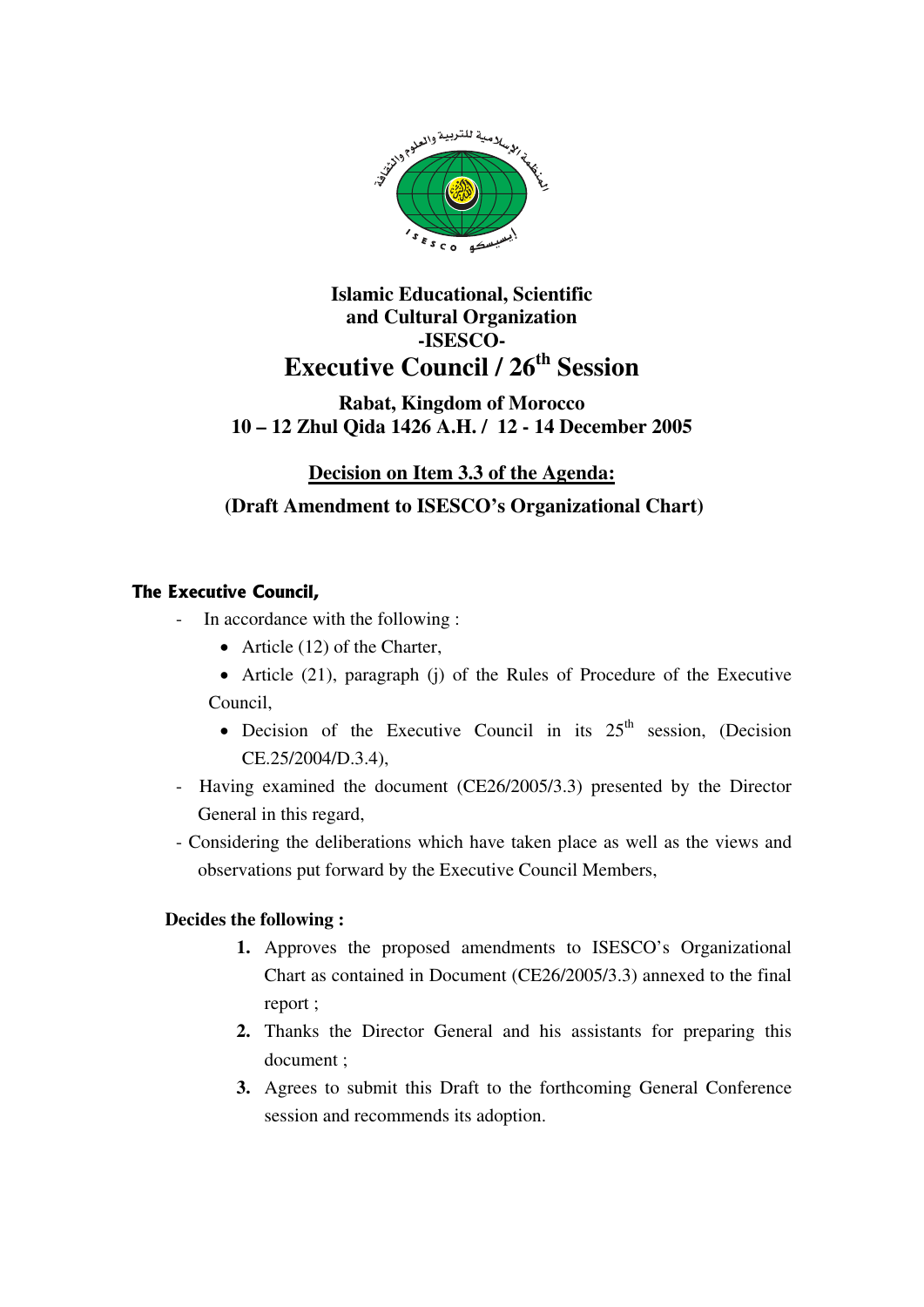

#### **Rabat, Kingdom of Morocco 10 – 12 Zhul Qida 1426 A.H. / 12 – 14 December 2005**

**Decision on Item 4.1 of the Agenda:**

#### **(Draft Three-Year Action Plan and Budget for the Years 2007-2009)**

#### **The Executive Council,**

- In accordance with Article (11), paragraphs (2) and (8) of the Charter, Article (14) of the Rules of Procedure of the General Conference, and Article (21) paragraphs (e) and (f) of the Rules of Procedures of the Executive Council,

- Having examined the Draft Three-Year Action Plan and Budget for the years 2007- 2009,

as contained in Document (CE26/2005/4.1),

- Having heard the presentation of the Director General thereon,

- Considering the deliberations which have taken place,

#### **Decides as under**

1**-** Approves the Draft Three-Year Action Plan and Budget for the years 2007-2009, as contained in Document (CE26/2005/4.1), taking into consideration the observations made by the Council's Members ;

2- Thanks the Director General and his assistants for the outstanding efforts they have deployed in the early preparation of this important document according to the orientations of Member States and in deference to international changes ;

3 – Recommends the adoption by the forthcoming General Conference of the Organization's Draft Action Plan and Budget for the years 2007-2009.